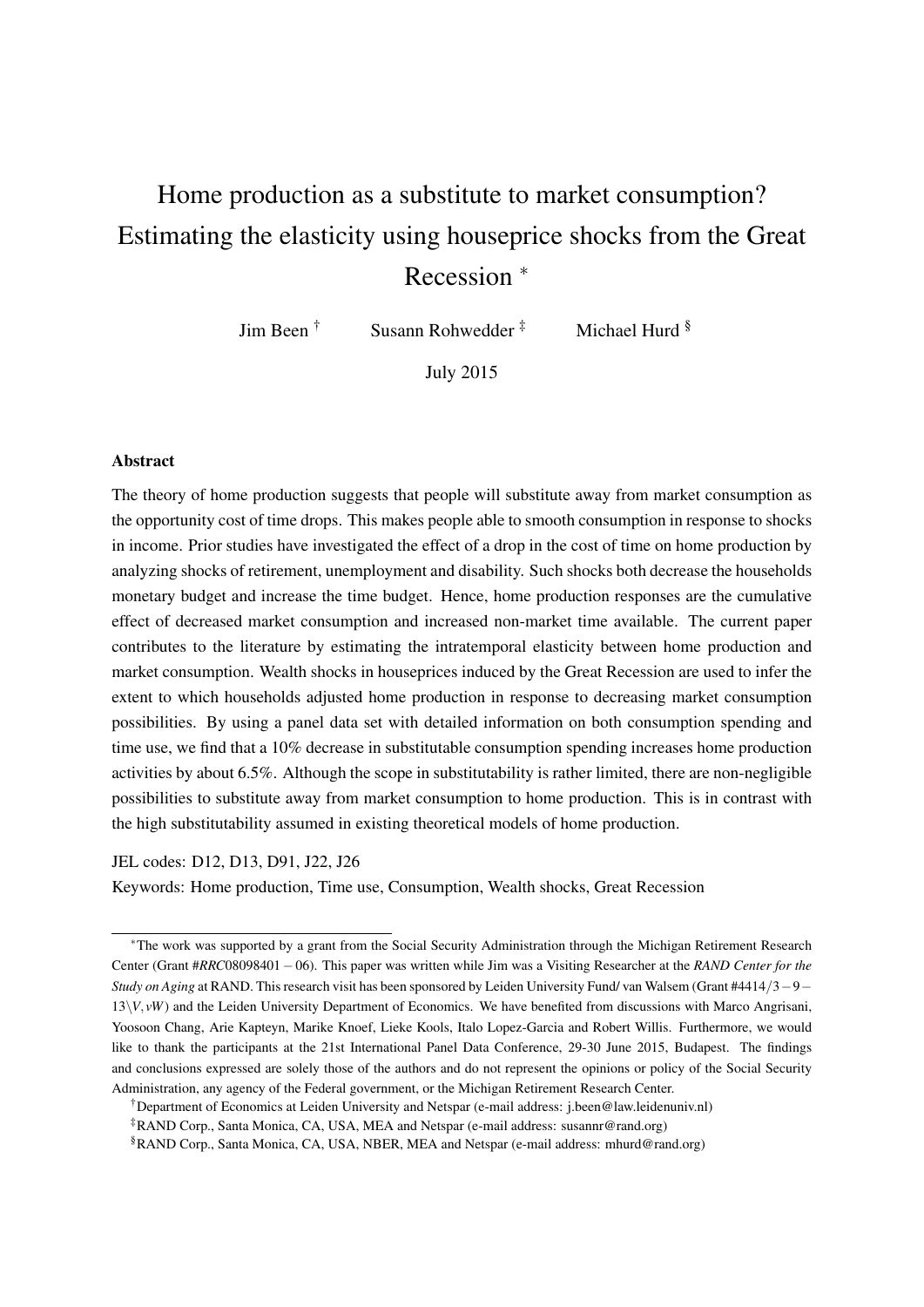# 1 Introduction

In his seminal work, Becker (1965) argues that consumption is 'produced' by two inputs: market expenditures (*market consumption*) and time (*home production*). Whether the chosen consumption bundle exists of relatively many market expenditures or time depends on the relative price of time. The price of time, which is the wage foregone by spending time in non-market work, determines market expenditure. Hence, spending on market consumption is a bad proxy for actual consumption as 'time' can be used to increase consumption beyond market spending (Aguiar & Hurst, 2005). To the extent possible, market consumption can be substituted by time without changing well-being. Moreover, the theory of home production of Becker (1965) suggests that people will substitute away from market consumption as the opportunity cost of time drops. Both intertemporarily and intratemporarily (Aguiar et al., 2012). Shifting away from market consumption to home production makes people able to smooth consumption in response to shocks in income (Hicks, 2015).

Firstly, the drop in consumption spending at retirement that was long assumed to be inconsistent with the predictions of the Life-Cycle Hypothesis known as the *retirement consumption puzzle*, <sup>1</sup> may be explained by the increases in total time spent in home production during retirement. Hurst (2008) finds a large heterogeneity in spending changes at retirement across different categories of consumption. Especially food expenditures are found to fall sharply relative to other consumption components at retirement (Aguila et al., 2011; Hurd & Rohwedder, 2013; Velarde & Herrmann, 2014). Aguiar & Hurst (2005) explain this phenomenon by showing that retired persons use their additionally available non-market time to substitute purchased goods and services (e.g. dining out) for home production (e.g. cooking). Stancanelli & Van Soest (2012) show that the act of retirement increases time spent in home production activities next to food-related activities. So, home production makes people partially able to mitigate the consequences of retirement for well-being.

Secondly, it is found that time spent in home production activities is higher in households with unemployed individuals than in households with employed individuals (Ahn et al., 2008; Burda & Hamermesh, 2010; Taskin, 2011; Colella & Van Soest, 2013; Velarde & Herrmann, 2014). Conversely, Krueger

<sup>1</sup>Found by, among others, Mariger (1987); Robb & Burbidge (1989); Banks et al. (1998); Bernheim et al. (2001); Miniaci et al. (2003); Battistin et al. (2009).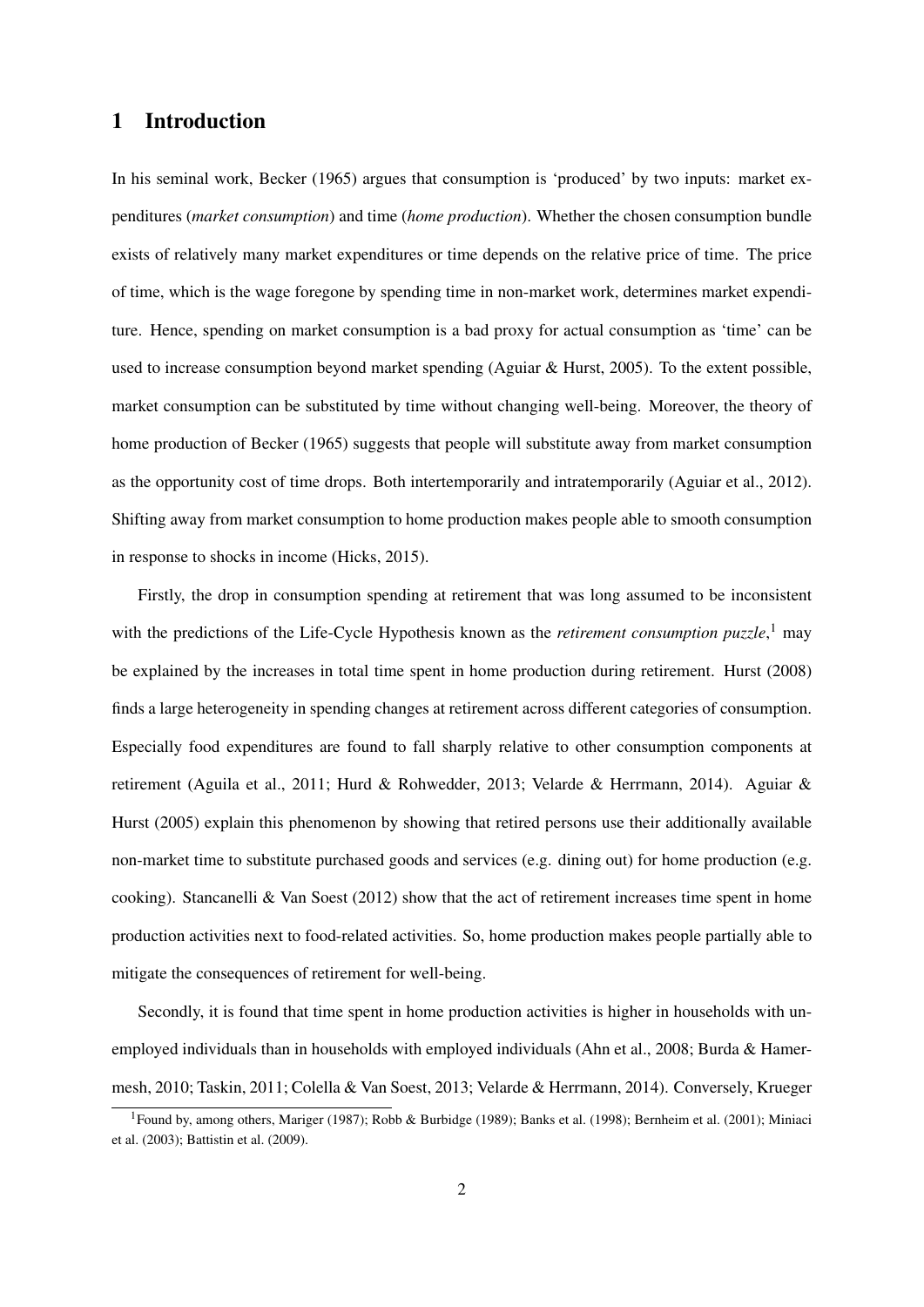& Mueller (2012) find sharp drops in home production at the time of reemployment. Hence, home production is found to fluctuate over the business cycle (Benhabib et al., 1991; Greenwood & Hercowitz, 1991; Rupert et al., 2000; Hall, 2009; Karabarbounis, 2014) as people become unemployed or reemployed. Burda & Hamermesh (2010) explicitly find evidence that individuals generally offset market hours with home production during times of high cyclical unemployment. Griffith et al. (2014) find that households lowered food spending by increased shopping effort during the Great Recession. Aguiar et al. (2013) find that about 30% of lost working hours were absorbed by home production during the Great Recession. So, home production makes people partially able to mitigate the consequences of unemployment for well-being. Home production is even partially able to mimic the role of formal unemployment insurance as Guler & Taskin (2013) suggest.

Thirdly, shocks in health are found to have consequences for time spent in home production. Health shocks increase the total non-work time available, but may also decrease the healthy non-work time available. Gimenez-Nadal & Ortega-Lapiedra (2013) find a negative relationship between health and time devoted to home production activities in Spain, e.g. people with a relatively poor health spent more hours in home production. In contrast, Halliday & Podor (2012) find that improvements to health increase time spent in home production activities in the US. Despite the fact that health has consequences for time spent in home production, the extent to which home production makes people partially able to mitigate the consequences of a health shock for consumption remains unclear.

The aforementioned shocks causing a drop in the opportunity cost of time (retirement, unemployment, disability) have two simultaneous effects 1) it decreases the *monetary budget* and 2) it increases the *time budget*. The monetary budget is decreased by the difference in earnings (wage times market hours) and social insurance (pension, unemployment benefits, disability benefits respectively) causing a drop in available income for consumption expenditures. The time budget is increased as retired, unemployed and disabled persons have considerably more non-market time available. However, prior studies do not distinguish these two effects such that the substitution between market consumption and home production found is a cumulative effect of the elasticity of home production to consumption spending and home production to non-market time.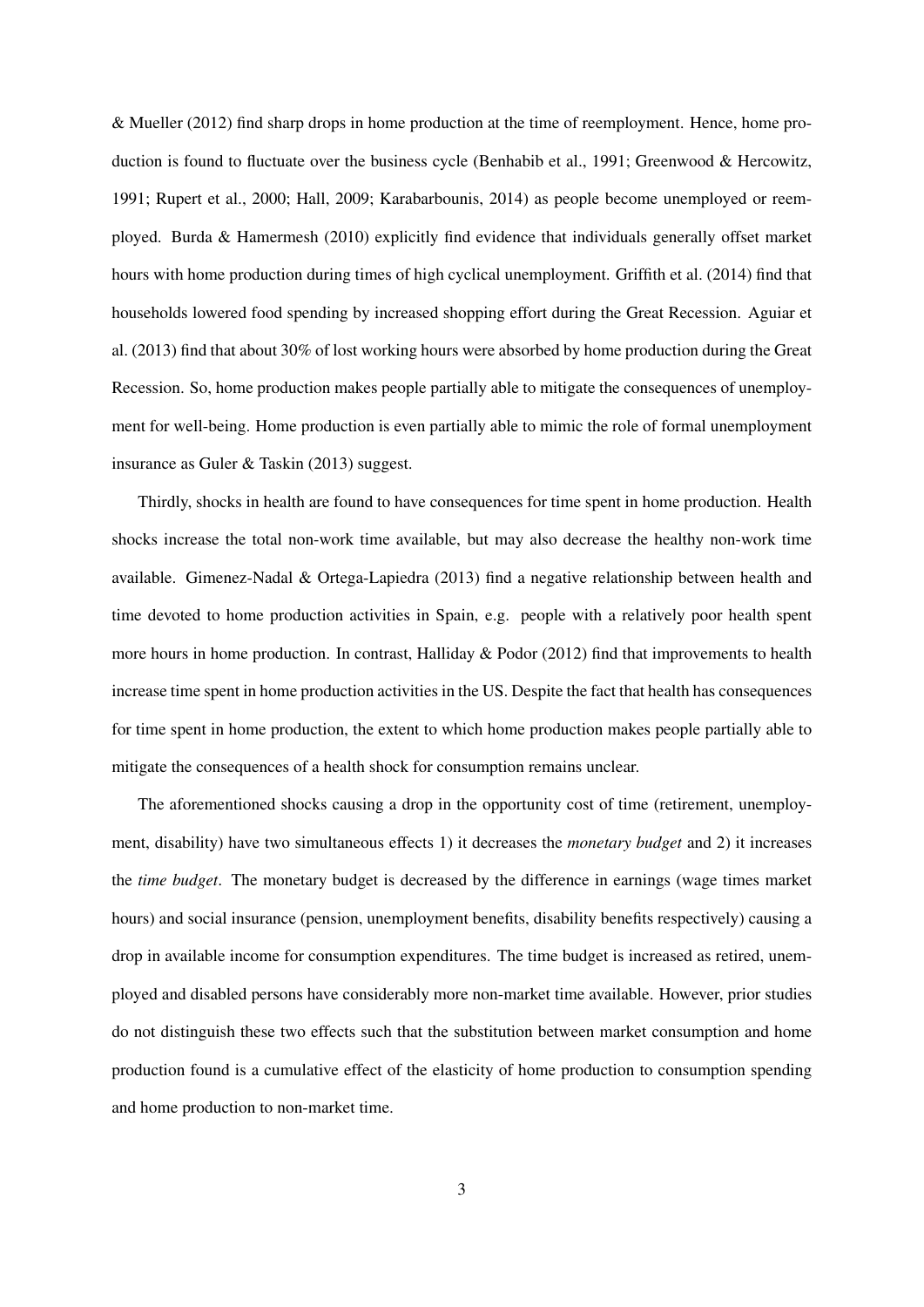Focusing on food expenditures of Mexican prime age workers, Hicks (2015) has estimated a (semi- )elasticity between home production and consumption spending possibilities.<sup>2</sup> By estimating the effect of permanent income on different food categories that differ in time needed to produce the food, Hicks (2015) finds a negative effect of permanent income on home production. Despite the fact that using permanent income solves the problems with the time budget, identification comes from differences between poorer and richer persons. Identifying within person responses using transitory shocks are, like previous studies, modeled using unemployment thereby introducing the problem of a non-constant time budget.

Compared to prior studies, the current paper identifies the intratemporal substitution effect between market consumption and home production from differences within a person over time, while keeping the time budget constant. This would be a direct measure of the extent to which individuals can smooth consumption while facing a shock in income. As time spent in home production and consumption spending is determined simultaneously, we identify the elasticity by the drop in houseprices observed during the Great Recession as a wealth shock. The drop in houseprices during the Great Recession were unexpected and sufficiently substantial to decrease the monetary budget. Angrisani et al. (2013) and Christelis et al. (2015) find substantial decreases in consumption spending due to the drop in houseprices. At the same time, there is no reason to expect to that this shock in wealth changed the total time available for home production.<sup>3</sup> Therefore, the responses in home production due to drops in houseprice, as analyzed by Kuehn (2015), should be caused by their effect on the monetary budget in stead of the time budget. Kuehn (2015) does not differentiate between the two effects which may explain the ambiguity of his results.

We use a unique panel data set with detailed information on both consumption- and time-use categories produced by combining the HRS with CAMS data for the years 2005-2011. To the best of our knowledge there is only a handful of papers that uses panel data with detailed information on both consumption spending and time use. The data in (Colella & Van Soest, 2013) is such an example but is restricted to the Netherlands for the period 2009-2012. Some home production papers only have infor-

<sup>&</sup>lt;sup>2</sup>The Mexican ENIGH data used in Hicks (2015) is a cross-sectional data set. We focus on all spending categories for U.S. persons aged 51 and over using panel data.

<sup>&</sup>lt;sup>3</sup>This assumption holds conditionally on the assumption that the houseprice drops during Great Recession are not associated with increases in total time available. However, we know that the Great Recession induced unemployment. Therefore, we only select retired individuals for our empirical analysis since these persons' time budget did not change during the Great Recession.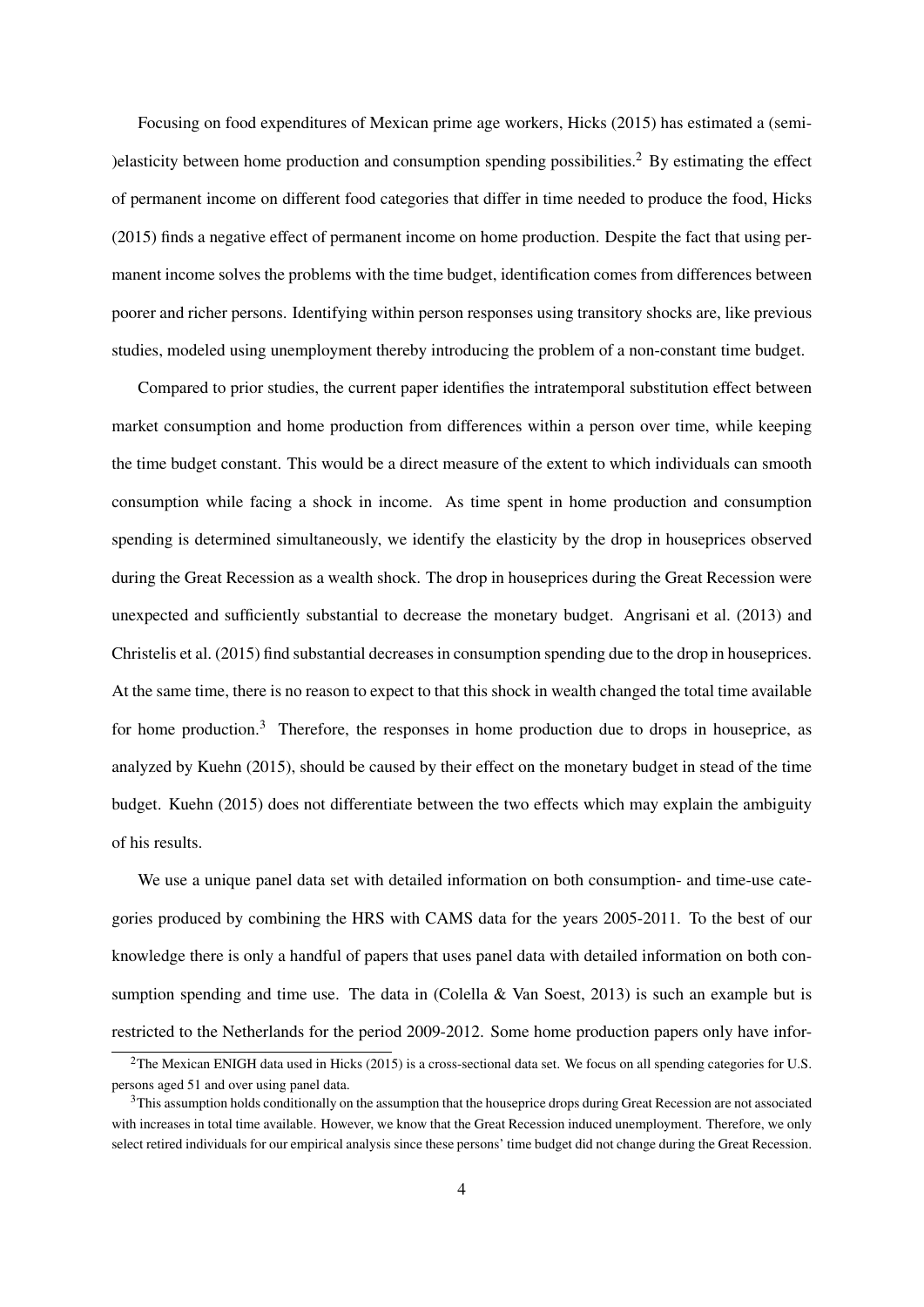mation regarding time use (Burda & Hamermesh, 2010; Aguiar et al., 2013). Data with information on both consumption and time use are often imperfect because of a cross-sectional setting (Ahn et al., 2008) or because of a focus on a very specific expenditure such as food (Velarde & Herrmann, 2014; Griffith et al., 2014; Hicks, 2015).

We find an elasticity of home production with respect to market spending of -0.65. The elasticity is mostly driven by persons with a drop in the value of their relatively cheap home that is free of mortgage and who spent relatively much on market consumption that can be substituted for by home production prior to the Great Recession. Contrasting existing theoretical models of home production that typically assume high substitutability between market consumption and home production (Campbell & Ludvigson,  $2001$ ,<sup>4</sup> we conclude that the scope of substituting market spending for home production is fairly small. This implies that most of the home production responses found by earlier studies are primarily the consequence of increased non-market time available.

The remainder of the paper is organized as follows. Section 2 describes the HRS and CAMS data used in the paper. Descriptive statistics of time use and consumption spending are presented in Section 3. To analyze home production formally, Section 4 presents a simple life-cycle model with home production and wealth shocks. The functional form and the empirical model are derived in Section 5 and Section 6 respectively. The results of the empirical model are shown in Section 7. Conclusions regarding the substitutability of home production and market consumption can be found in Section 8.

## 2 Data

The data for our empirical analyses come from the Health and Retirement Study (HRS), a longitudinal survey that is representative of the U.S. population over the age of 50 and their spouses. The HRS conducts core interviews of about 20,000 persons every two years. In addition the HRS conducts supplementary studies to cover specific topics beyond those covered in the core surveys. The time use data we use in this paper were collected as part of such a supplementary study, the Consumption and Activities

<sup>4</sup>Baxter & Jermann (1999) indicate that a plausible range of the elasticity would be between 0 and 5. Aguiar et al. (2012) describe that most of the estimated elasticities exceed 1 in the literature. However, micro estimates seem to produce somewhat smaller elasticities than macro estimates. A commonly assumed benchmark in theoretical models is 3 (Greenwood et al., 1995; Baxter & Jermann, 1999), while an elasticity of 5 is used as well (Benhabib et al., 1991).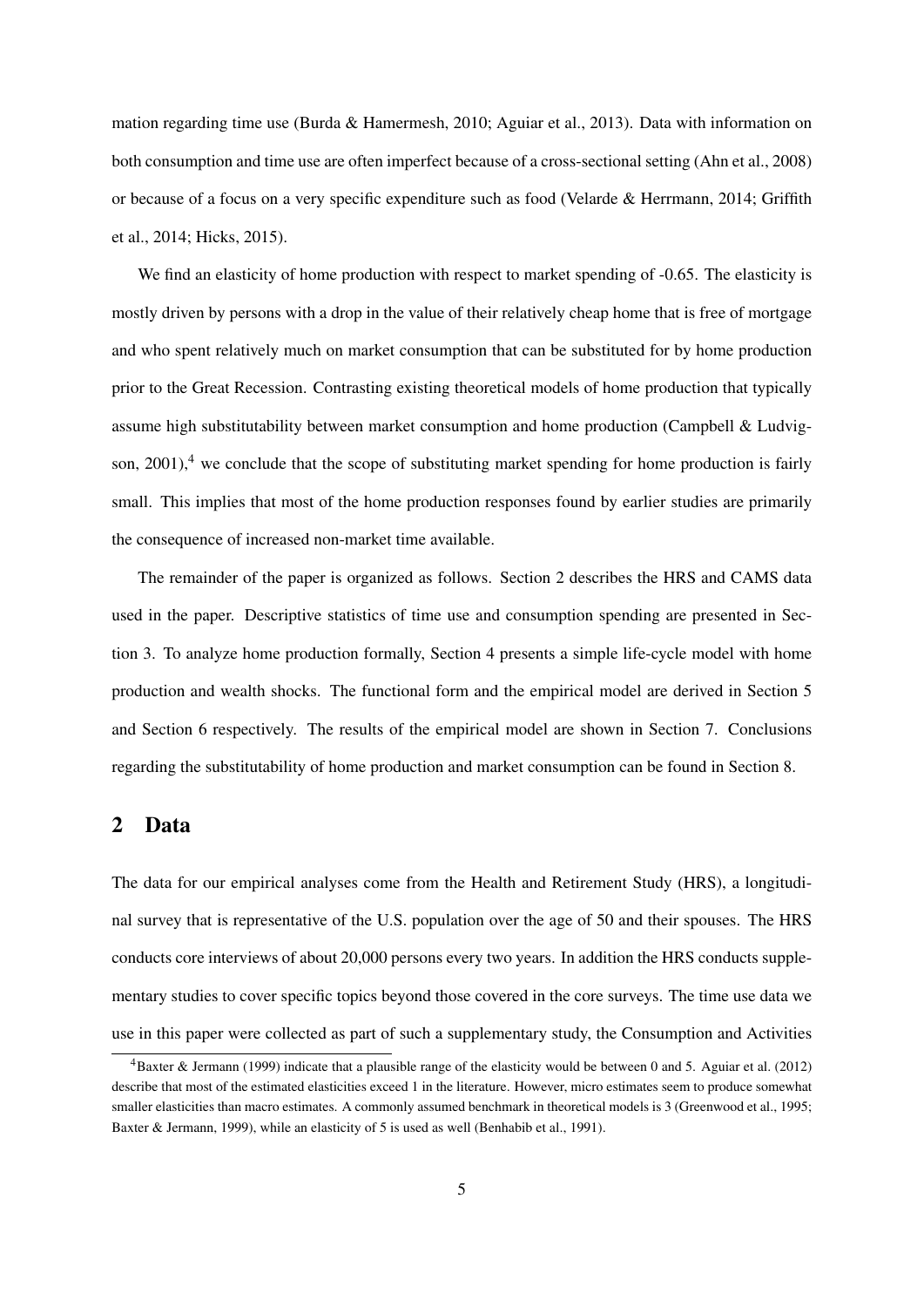#### Mail Survey (CAMS).

#### *Health and Retirement Study Core interviews*

The first wave of the HRS was fielded in 1992. It interviewed people born between 1931 and 1941 and their spouses, irrespective of age. The HRS re-interviews respondents every second year. Additional cohorts have been added so that beginning with the 1998-wave the HRS is representative of the entire population over the age of 50. The HRS collects detailed information on the health, labor force participation, economic circumstances, and social well-being of respondents. The survey dedicates considerable time to elicit income and wealth information, providing a complete inventory of the financial situation of households. In this study we use demographic and asset and income data from the HRS core waves spanning the years 2002 through 2010.

#### *Consumption and Activities Mail Survey*

The CAMS survey aims to obtain detailed measures of time use and total annual household spending on a subset of HRS respondents. These measures are merged to the data collected on the same households in the HRS core interviews. The CAMS surveys are conducted in the HRS off-years, that is, in oddnumbered years.

The first wave of CAMS was collected in 2001 and it has been collected every two years since. Questionnaires are sent out in late September or early October. Most questionnaires are returned in October and November. CAMS thus obtains a snap-shot of time use observed in the fall of the CAMS survey year. In the first wave, 5,000 households were chosen at random from the entire pool of households who participated in the HRS 2000 core interview. Only one person per household was chosen. About 3,800 HRS households responded, so CAMS 2001 was a survey of the time-use of 3,800 respondents and the total household spending of the 3,800 households in which these respondents live. Starting in the third wave of CAMS, both respondents in a couple household were asked to complete the time use section, so that the number of respondent-level observations on time use in each wave was larger for the waves from 2005 and onwards.

Respondents were asked about a total of 31 time-use categories in wave 1; wave 2 added two more categories; wave 4 added 4 additional categories. Thus, since CAMS 2007 the questionnaire elicits 37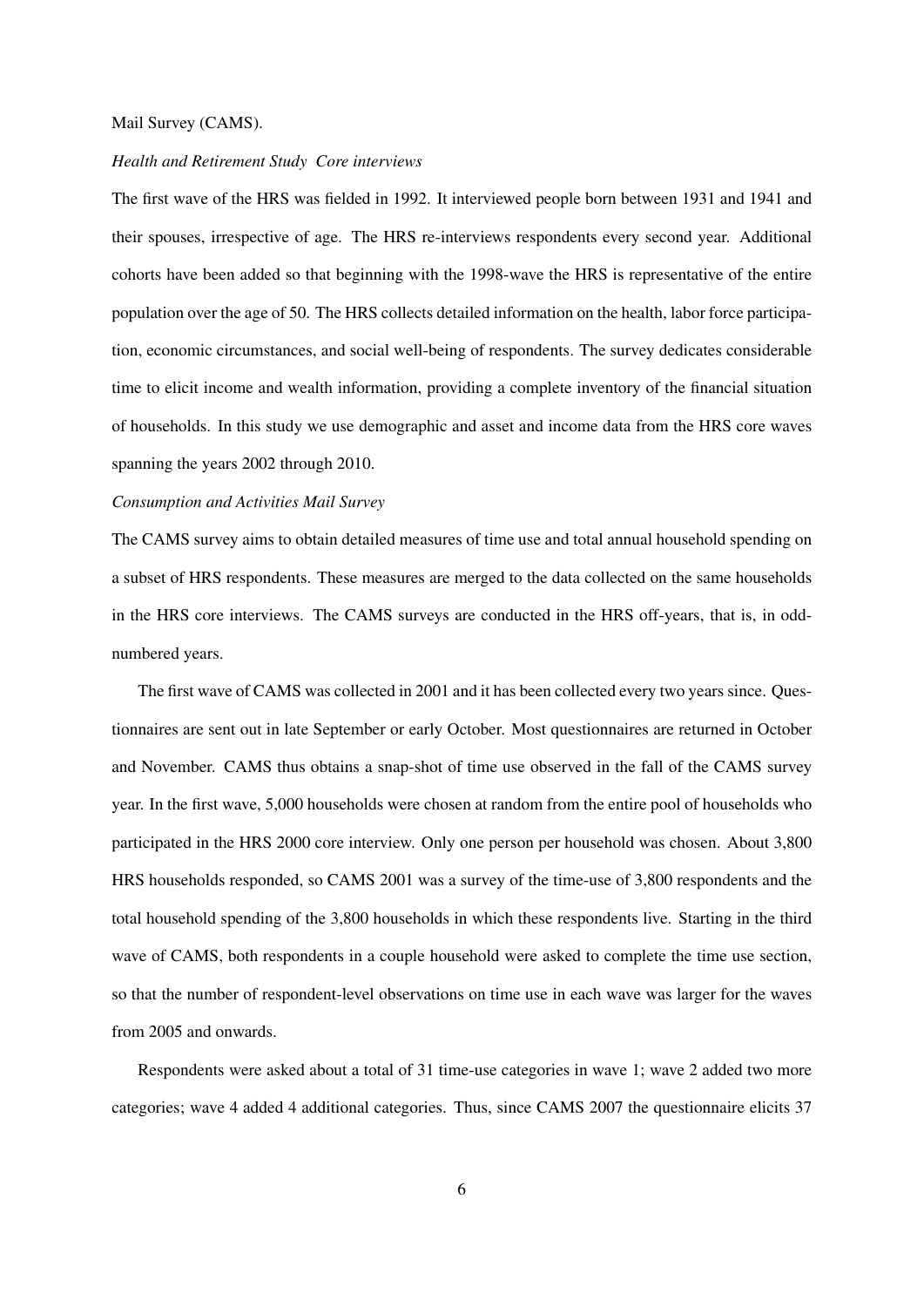time-use categories, as shown in Appendix A. Of particular interest for this study are the CAMS time use categories related to home production:

- House cleaning
- Washing, ironing or mending clothes
- Yard work or gardening
- Shopping or running errands
- Preparing meals and cleaning up afterwards
- Taking care of finances or investments, such as banking, paying bills, balancing the checkbook, doing taxes, etc.
- Doing home improvements, including painting, redecorating, or making home repairs
- Working on, maintaining, or cleaning car(s) and vehicle(s)

For most activities respondents are asked how many hours they spent on this activity last week. For less frequent categories they were asked how many hours they spent on these activities last month. Hurd & Rohwedder (2008) provide a detailed overview of the time use section of CAMS, its design features and structure, and descriptive statistics. A detailed comparison of time use as recorded in CAMS with that recorded in the American Time Use Survey (ATUS) shows summary statistics that are fairly close across the two surveys, despite a number of differences in design and methodology (Hurd & Rohwedder, 2007).

In this paper we use data from CAMS 2005, 2007, 2009 and 2011, each wave containing between about 5,300 and 6,500 respondent-level observations on time use that we merge with HRS core data. Combining the data from the HRS core and the CAMS provides us with data that are unique in that we observe demographics, economic status, time-use and spending for the same individuals and their households in panel.

The data for this study come from the HRS. In 2001, the HRS added a supplemental survey eliciting details of household spending, the *Consumption and Activities Mail Survey* (CAMS). Since then the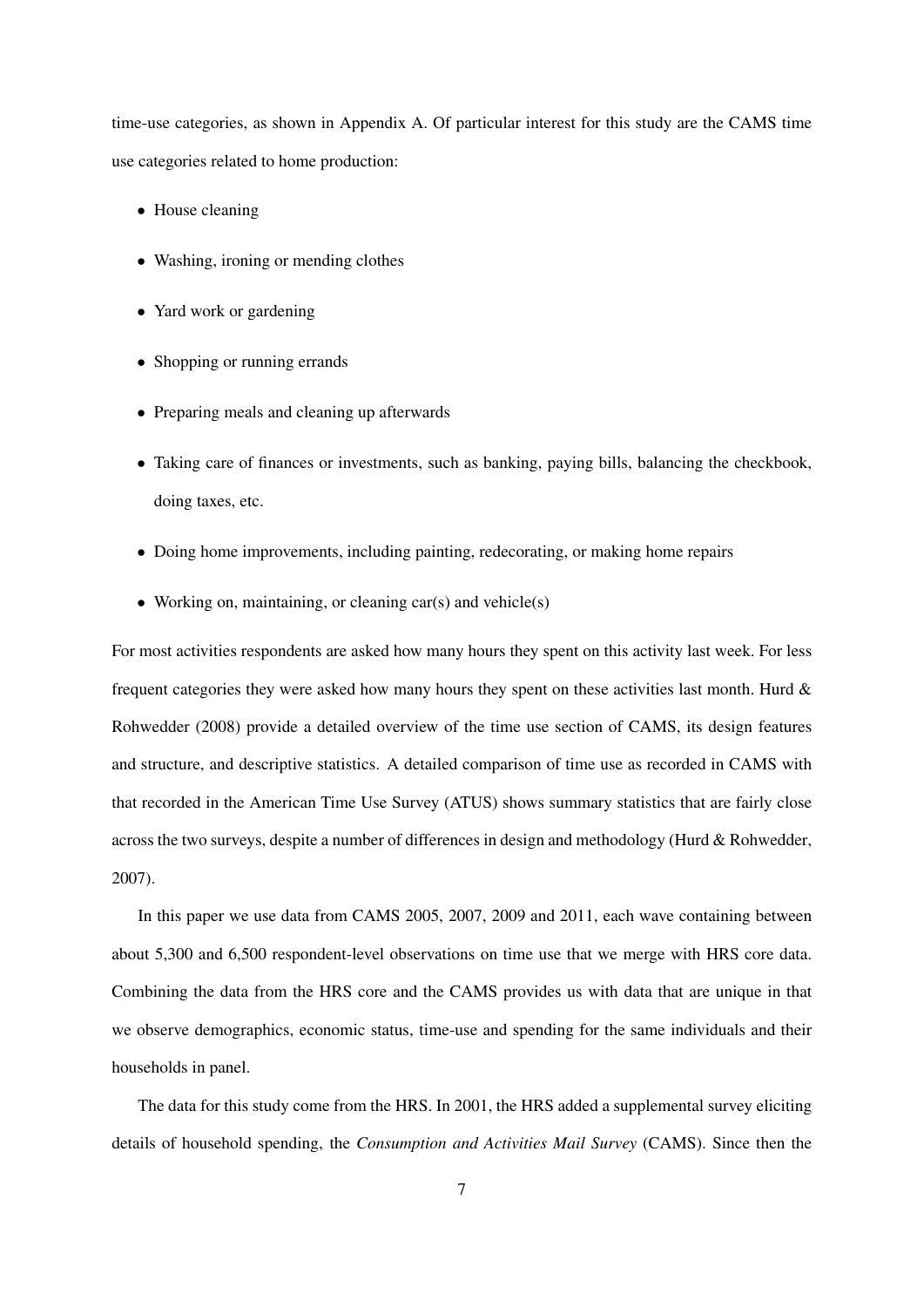CAMS has been collected every two years (odd-numbered years) in the years between the core HRS interviews. For the 2001 CAMS sample some 5,000 HRS households were randomly selected from participants in the HRS 2000 core interview. As new cohorts were added to the HRS in 2004 and 2010 a random subsample of the new households was again added to the CAMS sample for subsequent CAMS data collections. The sample is representative for the US population over the age of 50.

The CAMS questionnaire consists of two parts: Part A asks about time use in about 35 categories and Part B asks about household spending in about 40 categories. For couples, the main respondent who fills out both sections of the survey is chosen at random and encouraged to solicit help from other household members in completing the questions about household spending. The respondent fills out the time use section referring only to his or her own personal time-use while the spending questions on spending ask about the spending of the entire household. Starting in 2005, a spouse questionnaire was added for couples which requested that the spouse fill out the time use questions referring to his or her personal time use.

In this study we will therefore use CAMS data from 2005, 2007, 2009 and 2011 where we have time use data on both spouses for couples. The CAMS data can be linked to the rich background information that respondents provide in the HRS core interviews. Rates of item nonresponse are very low (mostly single-digit), and CAMS spending totals aggregate closely to those in the CEX (Hurd & Rohwedder, 2009). The time use part of CAMS elicits time spent last week in 20 activities, and time spent last month in 13 additional activities, and the number of days on trips or vacation over the past year. These time use data aggregate closely to categories of time use in the American Time Use Study (Hurd & Rohwedder, 2007).

## 3 Descriptive statistics

## 3.1 Consumption

Table 1 shows the household spending on consumption that can be substituted for by home production. The waves prior to the Great Recession show that spending is on average more substantial than in the waves after the Great Recession. Interestingly, comparing wave 2007 to wave 2009 shows that total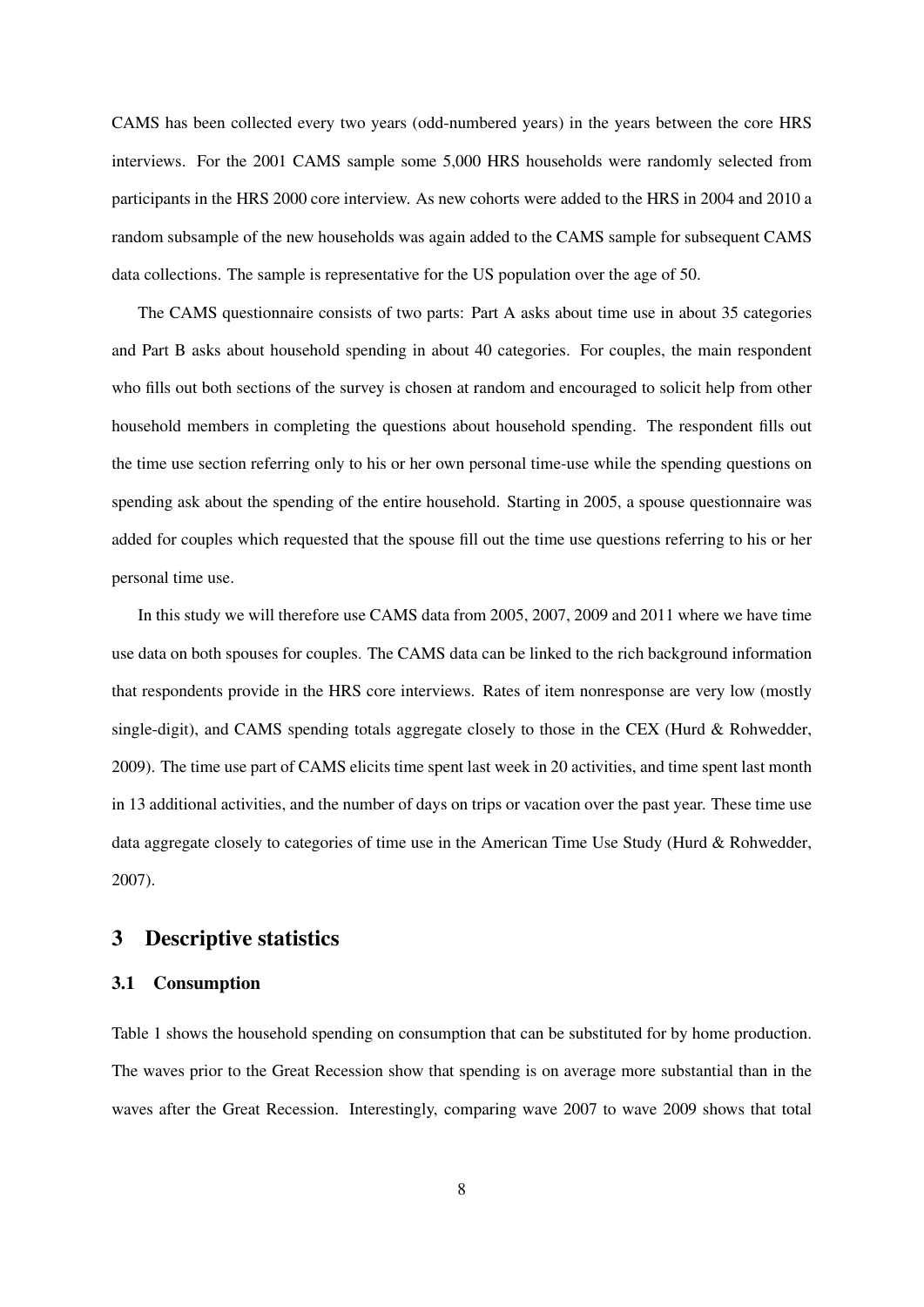consumption spending decreased by about 6% while total substitutable consumption decreased by about 17%. This larger drop in substitutable consumption implies that households' spending on substitutable consumption has a stronger cyclical reaction than total consumption. That is because households may have found it easier to shift away from market consumption that well substitutable by home production.

Substitutable consumption is about 11-12% of total consumption spending and is consistent across waves. This makes the substitutable consumption spending a non-negligible part of total consumption spending. The biggest component of the substitutable consumption spending consists of dining out expenditures. This expenditure could be well substituted for by home production in the form of cooking. Standard deviations of the spending categories are relatively big compared to the mean. The relative size of the standard deviation compared to the mean is much smaller for the total of consumption spending. This suggest that there is especially large heterogeneity in consumption spending that could be substituted for by home production activities. We observe that virtually all households have expenditures that could be substituted for by home production although the percentage of households with spending on substitutable consumption decreased in later waves.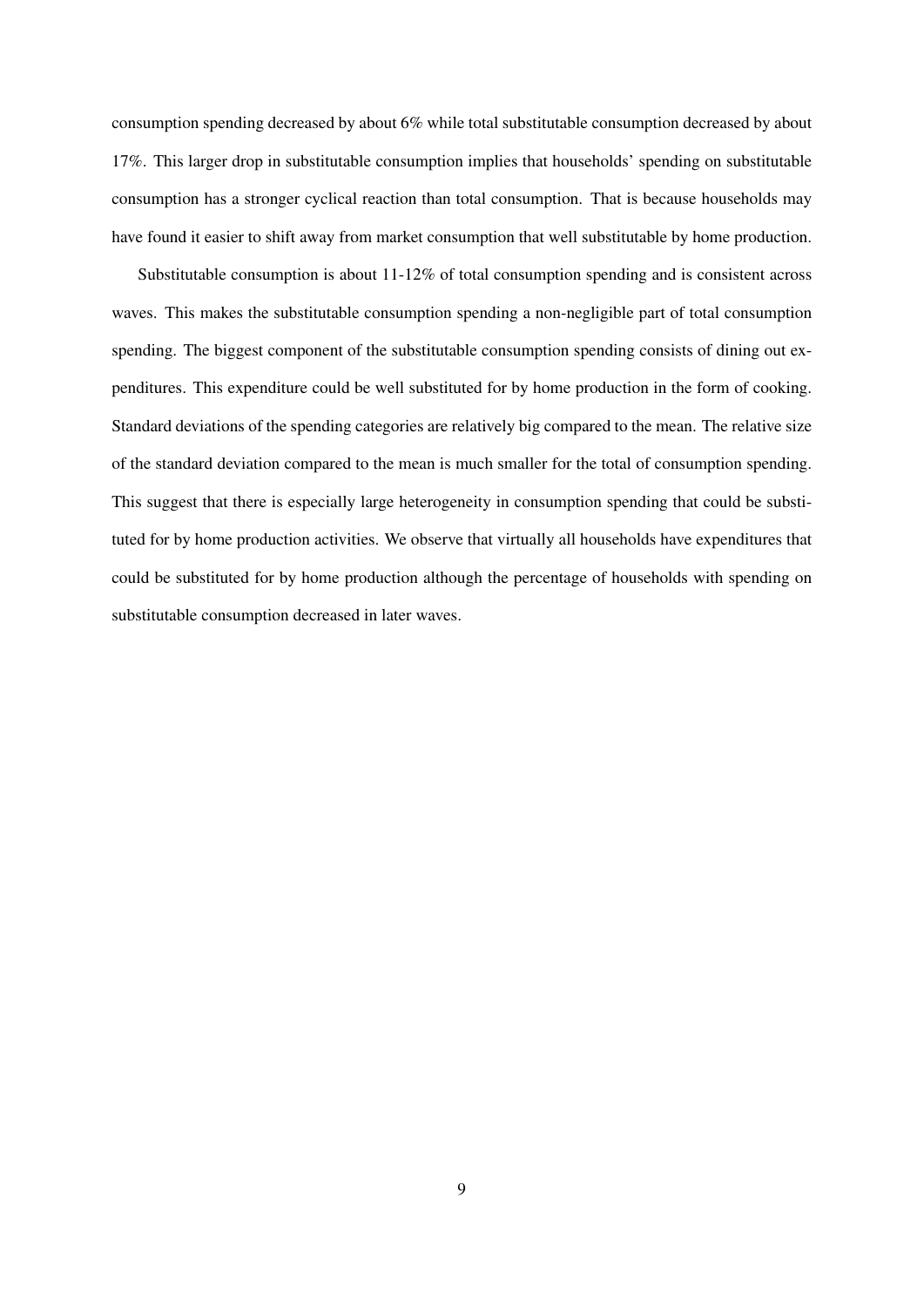|                                             |        |        | <b>Wave 2005</b> |               |                |                | <b>Wave 2007</b>  |               |                |                         | <b>Wave 2009</b>  |              |                |                         | <b>Wave 2011</b>               |                  |
|---------------------------------------------|--------|--------|------------------|---------------|----------------|----------------|-------------------|---------------|----------------|-------------------------|-------------------|--------------|----------------|-------------------------|--------------------------------|------------------|
|                                             | Mean   | S.D.   | $%$ Total        | % Households  | Mean           | S.D            | $%$ Total         | % Households  | Mean           | S.D.                    | $%$ Total         | % Households | Mean           | G.S                     | Total<br>e.                    | % Households     |
| Dining out                                  | 1.912  | 3,530  |                  | 85.0          | 808            | 2,912          | 4.5               | 84.5          | 1.513          | 2,096                   | $^{4.0}$          | 83.9         | 598            | 2,443                   | 4.4                            | 81.2             |
| Housekeeping services                       |        | $-194$ |                  | 49.3          | 386            | 1,054          | $\overline{1.0}$  | 49.5          | 331            | 984                     | $\overline{1.0}$  | 45.2         | 349            | 1,014                   | $\mathrel{\mathop:}=$          |                  |
| Gardening services                          | 381    | 571    | ≘                | 34.2          | 355            | 1,179<br>6,515 | $\Xi$             | 33.8          | 314            | 833                     | $\overline{1.0}$  | 35.6         | 296            | 854<br>3,534            | $0.8$<br>$2.8$<br>$1.6$<br>0.0 | $43.5$<br>$43.2$ |
| Homerepair services                         | 1,347  | 3,923  | 3.3              | 49.8          | ,465           |                | 3.7               | 48.5          | ,068           | 2,829                   | 2.8               | 48.4         | 006            |                         |                                |                  |
| Vehicle maintenance                         | 3      |        | ء<br>=           | 83.0          | 614            | 804            | $\frac{1.5}{0.0}$ | 81.6          | 618            | 809<br>105              | 1.6               | 80.4         | 598            | 833                     |                                | 78.2             |
| Dishwasher                                  |        |        | $_{\odot}$       | $\frac{4}{4}$ | 27             | 127            |                   | 5.0           | $\overline{e}$ |                         | $_{0.0}$          | 3.6          | $\tilde{z}$    | $\overline{5}$          |                                | 3.5              |
| Washing/Drying machine                      | 63     | 250    | $\frac{6}{3}$    | 8.7           | 76             | 293            | $_{\rm 0.0}$      | 9.7           | $\frac{8}{3}$  | 278                     | $_{0.0}$          | 9.2          | S              | 232                     | $_{0.0}$                       | 83               |
| Substitutable consumption                   | 4,788  | 6,633  | $\frac{8}{10}$   | $\frac{6}{2}$ |                |                | 11.9              | 95            |                |                         | 10.5              | 56           |                |                         | 10.8                           | 54               |
| Substitutable consumption excl. durables    | 4,703  | 6,590  | 1.6              | 96            | 4,730<br>4,627 | 8,253<br>8,201 | 11.6              | 95            | 3,844<br>3,844 | 4,748<br>4,700<br>5,795 | 10.2              | S,           | 3,915<br>3,847 | 5,557<br>5,515<br>7,071 | 10.6                           | 93               |
| Substitutable consumption incl. suppl. mat. | 6,487  | 8,069  | 16.0             | ஜ             | 6,387          | 9,878          | 16.0              | ஜ             | 5,342          |                         | 14.2              | 90           | 5,382          |                         | 14.8                           | 98               |
| Total consumption                           | 40,558 | 29,427 | $\frac{100}{20}$ | $\approx$     | 39,904         | 29,268         | $\frac{8}{2}$     | $\frac{8}{2}$ | 37,515         | 25,778                  | $\widetilde{\Xi}$ | $\approx$    | 36,359         | 26,086                  | $\approx$                      | $\overline{0}$   |
|                                             |        |        |                  |               |                |                |                   |               |                |                         |                   |              |                |                         |                                |                  |

| $\sim$ dollare mar imarie<br>ここ ていし                            |
|----------------------------------------------------------------|
| )<br>)                                                         |
|                                                                |
|                                                                |
| $\frac{1}{1}$                                                  |
| l'able l' Hongebold level congruention coencinar<br>:<br>;<br> |
|                                                                |

Monetary measures are expressed in 2011 US dollars using the Consumer Price Index of the Bureau of Labor Statistics.<br><sup>a</sup> Monetary measures are expressed in 2011 US dollars using the Consumer Price Index of the Bureau of La Monetary measures are expressed in 2011 US dollars using the Consumer Price Index of the Bureau of Labor Statistics.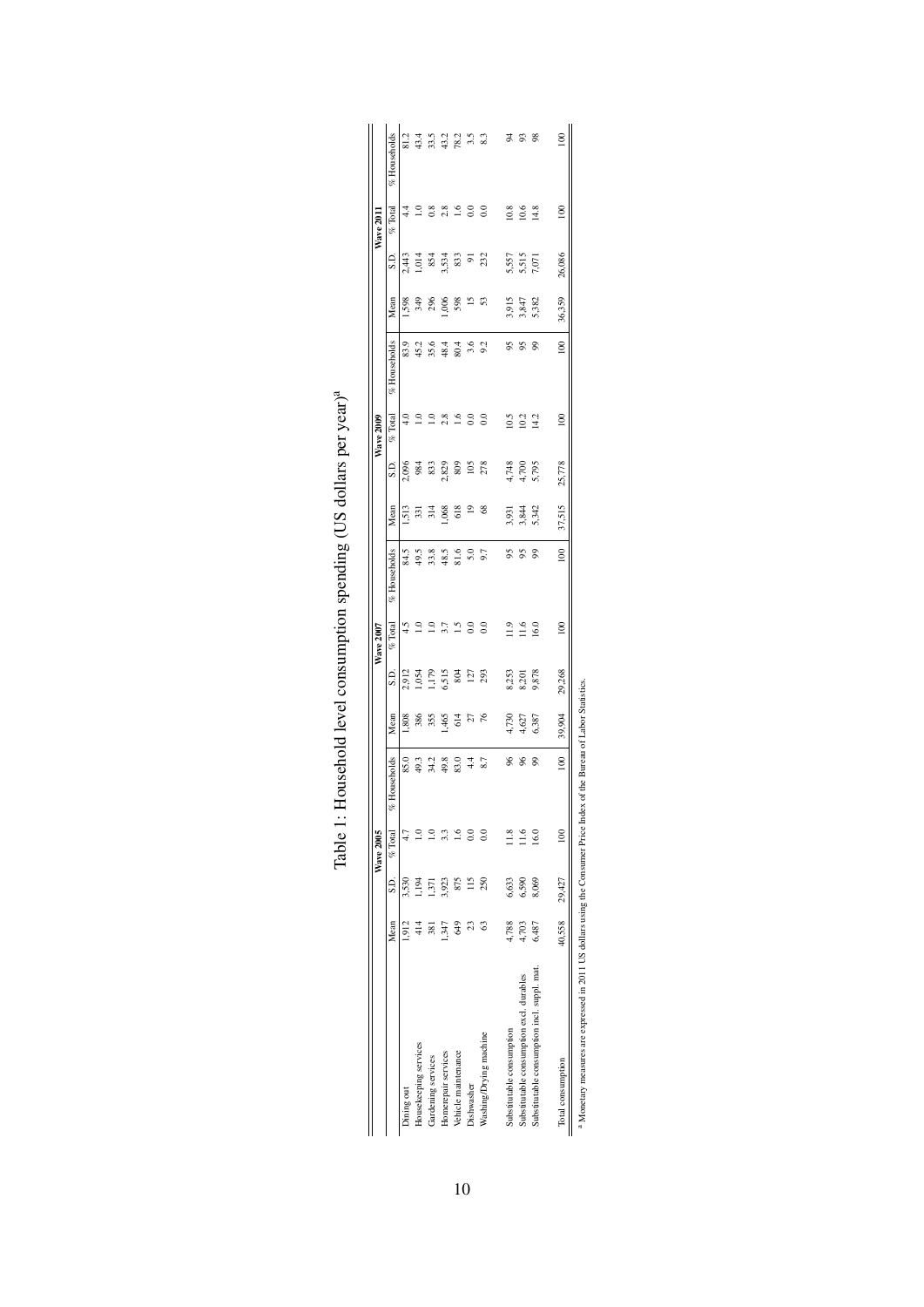## 3.2 Time use

Table 2 shows the time spent in home production activities per wave by persons aged 51-80. These activities can be used as a substitute for the market bought goods and services shown in Table 1. The aggregate of home production activities shows that a non-negligible part of the weekly available time is spent on home production and that virtually all persons engage in some form of home production. Hence, issues regarding left-censoring of the home production variable are negligible.

Most of the home production is devoted to the cooking of meals. Together with the house cleaning, this accounts for about half of total time spent in home production. More than 80% of the persons in the data spend some time on these two home production activities. About 90% of the people engage in shopping activities although the average time spent in this activity is somewhat smaller than the time spent in house cleaning and cooking. Unlike activities such as house cleaning, cooking and doing the laundry, it is harder to buy the service for shopping on the market which may explain the relatively high percentage of persons engaging in this activity. Approximately half of the people engage in gardening and maintenance of the home and vehicles but the amount of time spent in these activities are fairly small. More than 80% of the people spend time on managing their finances, but the amount of time spent in this activity is only about an hour per week.

Despite the fact that a non-negligible part of the weekly available time is devoted to home production activities on average, there is a lot of variation around this average as the standard deviations of most activities are about the same size as the averages (or even bigger). However, the variation across waves is only marginal despite the observed drop in substitutable market consumption in Table 1. This might suggest that people do not adjust their time use in home production that much during the course of the business cycle.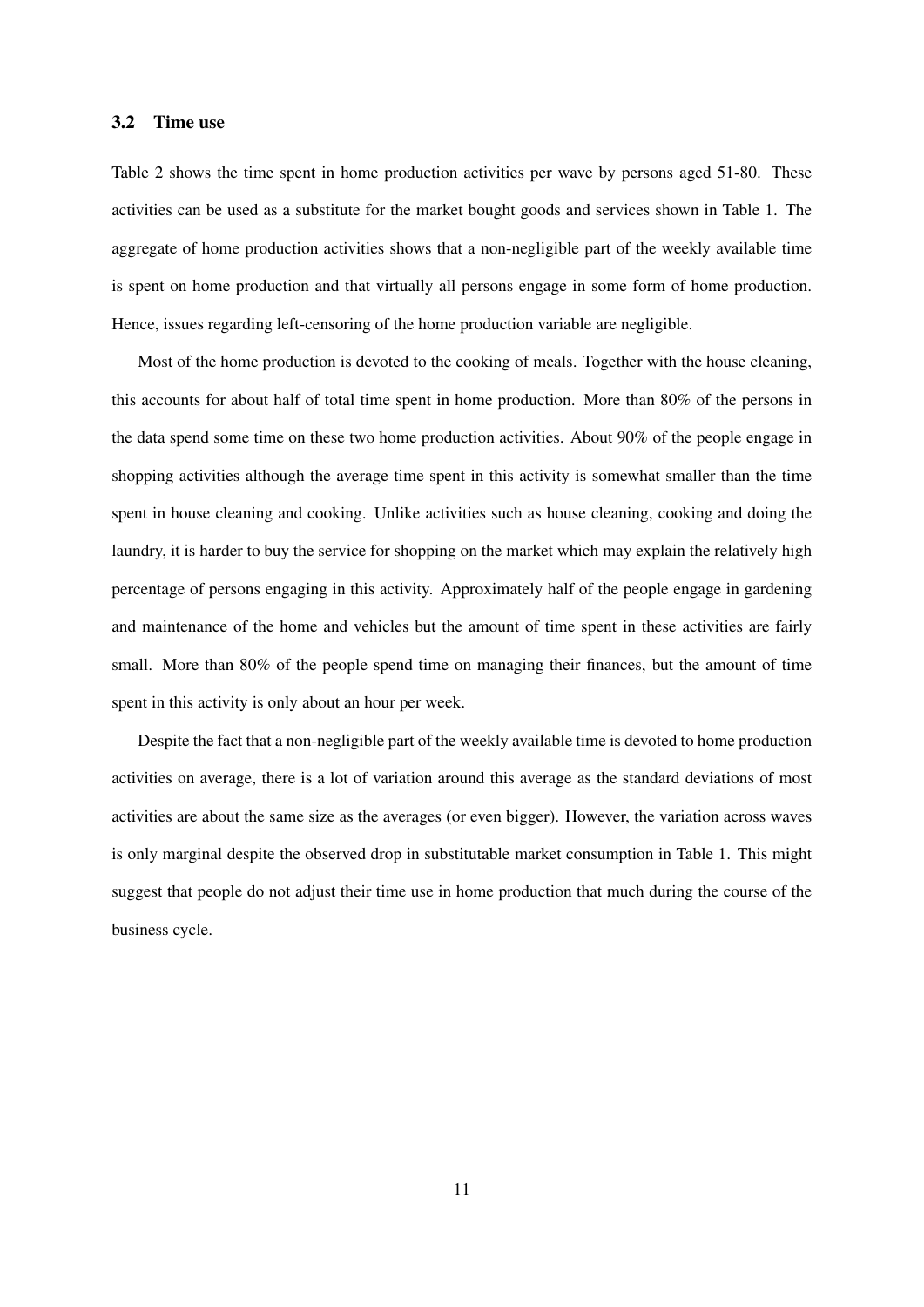|                     |                 | Wave 2'   |               |          |                | <b>Wave 2007</b> |                 |               |                 | <b>Wave 2009</b> |                 |          |               | <b>Wave 201</b> |                 |
|---------------------|-----------------|-----------|---------------|----------|----------------|------------------|-----------------|---------------|-----------------|------------------|-----------------|----------|---------------|-----------------|-----------------|
|                     |                 |           |               |          |                |                  |                 |               |                 |                  |                 |          |               |                 |                 |
|                     | Mean S.D. % Tot |           | % Respondents | Mean     | S.D.           | $%$ Total        | $%$ Respondents | Mean          | S.D.            | $%$ Total        | $%$ Respondents | Mean     | S.D.          | $%$ Total       | $%$ Respondents |
| House cleaning      |                 | 21.2      | 80.8          | 4.8      |                | 22.0             | 82.1            | 4.7           | Ġ               | 21.9             | 83.0            | 4.8      | 6.5           | 22.2            | 83.3            |
| Laundry             |                 | г.        | 72.9          | 2.7      |                | 12.4             | 72.9            | 2.6           |                 | 12.1             | 73.9            | 2.6      | 4.0           | 12.0            | 72.8            |
| Gardening           |                 | Q         | 50.4          | 2.2      |                | $\overline{5}$   | 52.4            | 2.3           |                 | 10.7             | 51.9            |          |               | 9.3             | 49.4            |
| Shopping            |                 | 17.6      | 88.5          | 3.8      |                | 17.4             | 87.4            | 3.8           | 4.5             | 17.7             | 89.1            | 3.8      | 4.2           | 17.6            | 88.1            |
| Cooking             |                 | 28.8      | 85.8          | ි        | 7.2            | 28.9             | 85.9            | ි             | 6.6             | 29.3             | 86.7            | $^{62}$  | 6.6           | 28.7            | 86.2            |
| mancial management  |                 |           | 85.6          | $\Xi$    | 2.0            | 4,6              | 83.5            | $_{0.8}$      | $\overline{14}$ | 3.7              | 83.4            | $_{0.9}$ | $\frac{6}{2}$ | 4.2             | 83.3            |
| Iome maintenance    |                 | 4.5       | 45.8          | $_{0.8}$ | 2.0            | 3.7              | 44.2            | 0.7           | 2.5             | 3.3              | 40.1            | 0.7      | 2.2           | 3.2             | 39.2            |
| Vehicle maintenance |                 | œ         | 52.1          | ි        | 0.7            |                  | 51.7            | $\frac{3}{2}$ | $\overline{0}$  |                  | 48.5            |          |               | $\frac{0}{1}$   | 48.6            |
|                     |                 |           |               |          |                |                  |                 |               |                 |                  |                 |          |               |                 |                 |
| Home production     | 22.2 19.4       | $\approx$ | 98.5          | 21.8     | $\overline{z}$ | $\frac{8}{2}$    | 98.1            | 21.5          | 17.7            | $\geq$           | 97.9            | 21.6     | 20.1          | $\frac{8}{2}$   | 98.4            |

 $\Big\}$ 

Table 2: Time-use in home production activities (hours per week) Table 2: Time-use in home production activities (hours per week)

 $\begin{array}{c} \begin{array}{c} \begin{array}{c} \begin{array}{c} \end{array}\\ \end{array} \end{array} \end{array} \end{array}$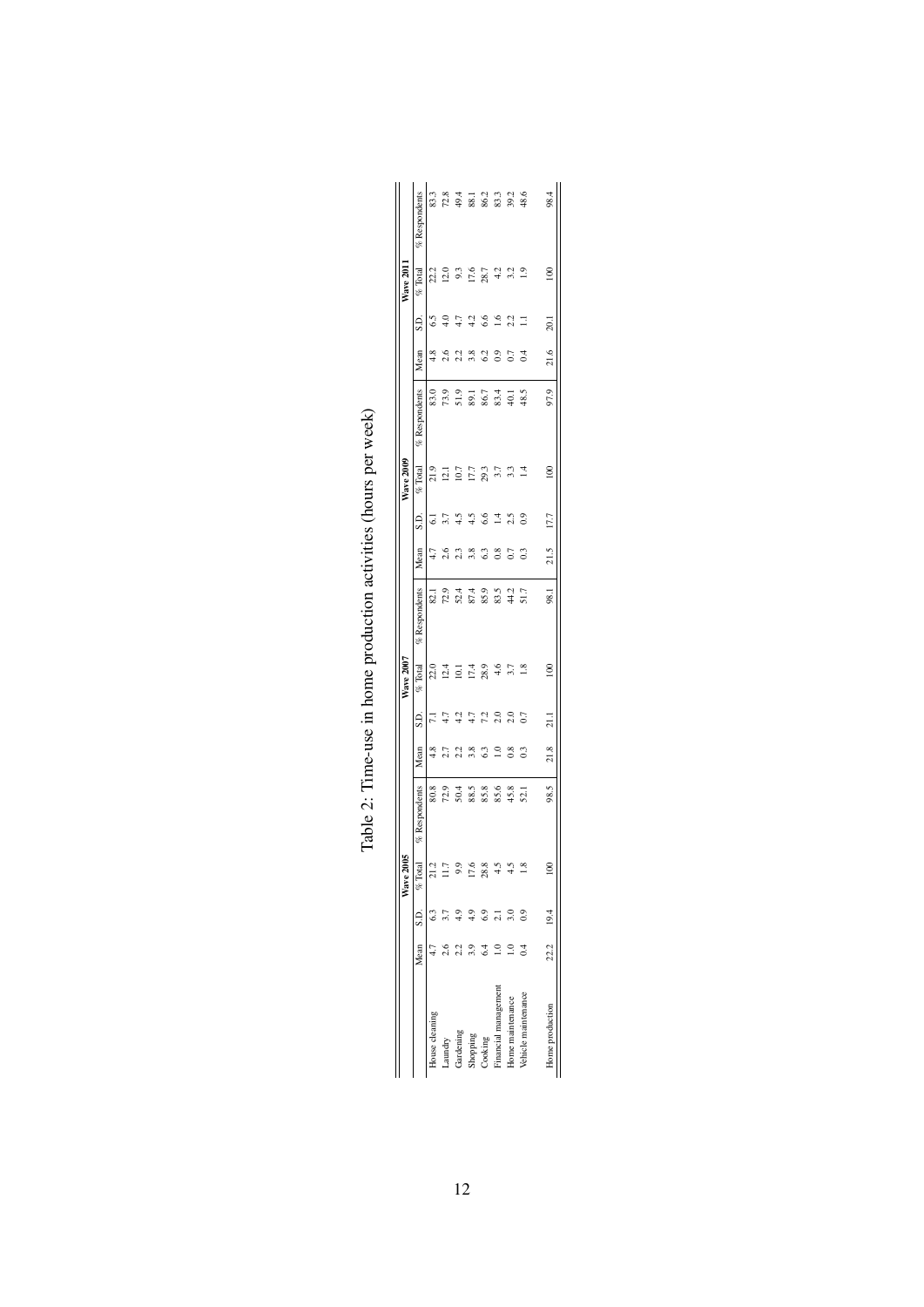Together, Table 2 and Table 1 give some idea on the scope of substituting market purchases for home production activities. To capture the possible substitution effects between the two more formally, we present a life-cycle model with home production in the next section.

## 4 Model

## 4.1 A simple Life-Cycle Model with Home Production

The extension of the life-cycle model to allow for complementarity or substitutability between time and consumption proposed by Laitner & Silverman (2005) reduces to the standard life-cycle model for persons whose leisure is fixed (retirees, unemployed, disabled). Since our identifying assumption is a non-changing time budget available, we need to explicitly incorporate home production in the life-cycle model following Becker (1965); Gronau (1977); Apps & Rees (1997); Rupert et al. (2000); Apps & Rees (2005). This introduces home produced goods *cnt* next to the classical market consumption *cmt* and leisure  $l_t$  such that individuals maximize

$$
U_{\tau} = max \mathbb{E}_{\tau} \left[ \sum_{t=\tau}^{T} (1+\rho)^{\tau-t} u(c_{mt}, c_{nt}(h_{nt}), l_t) \psi(v_t) \right]
$$
(1)

where  $c_t$  and  $l_t$  denote consumption and leisure in time period *t*, respectively.  $\rho$  is the discount factor and *T* the time horizon of the household. *v<sup>t</sup>* are the personal- and household characteristics that influence utility directly known as taste-shifters (e.g. age, household size, number of children).  $c_{nt}(h_{nt}) = g_t(h_{nt})$ is being the home production function with time spent in home production  $h_{nt}$ . For simplicity, we assume that the home production function is strictly concave in one variable input,<sup>5</sup> namely the time spent in home production. Individuals maximize Equation 1 under the time budget and monetary budget constraint respectively

$$
h_{mt} = H - l_t - h_{nt} \tag{2}
$$

$$
A_{t+1} = (1+r)(A_t + (w_t \cdot h_{mt}) + b_t - c_{mt})
$$
\n(3)

<sup>&</sup>lt;sup>5</sup>Relaxing this assumption would give  $c_{nt}(h_{nt}) = g_t(x_t, h_{nt})$  with  $x_t$  as market purchased inputs used in home production. Working with this relaxed assumption would give an additional expenditure term in the budget constraint.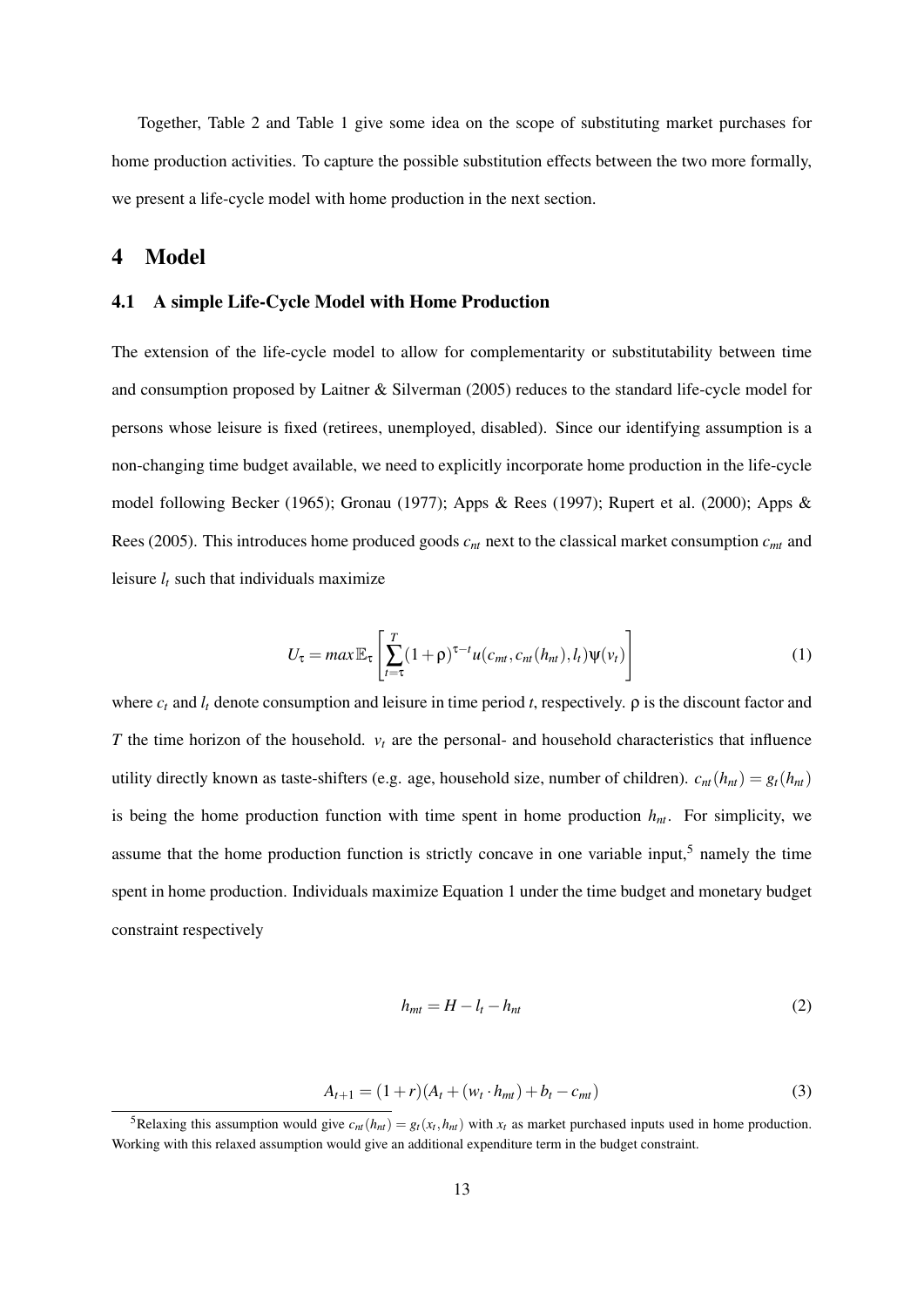$$
A_T \ge 0 \tag{4}
$$

where  $A_t$  is the amount of assets at time  $t$ ,  $r$  is a constant real interest rate,  $w_t$  is the (after-tax) wage rate, *H* the total time-endowment (e.g. 24 hours per day) and  $b_t$  are benefits (e.g. pensions, unemployment benefits, disability benefits and other unearned non-asset income).

Solving equation 1 subject to equations 3 and 2 gives the following Euler Equations of marginal utility with respect to *cmt* (market goods), *hnt* (home production) and *hmt* (market production).

$$
u_{c_{mt}}(c_{mt}, c_{nt}(h_{nt}), l_t)\Psi(v_t) = \left(\frac{1+r}{1+\delta}\right) \mathbb{E}_t \left[u_{c_{mt+1}}(c_{mt+1}, c_{nt+1}(h_{nt+1}), l_{t+1})\Psi(v_{t+1})\right]
$$
(5)

$$
u_{h_{mt}}(c_{mt}, c_{nt}(h_{nt}), l_t)\Psi(v_t) = -w_t\left(\frac{1+r}{1+\delta}\right) \mathbb{E}_t \left[u_{h_{mt+1}}(c_{mt+1}, c_{nt+1}(h_{nt+1}), l_{t+1})\Psi(v_{t+1})\right]
$$
(6)

$$
u_{h_{nt}}(c_{mt}, c_{nt}(h_{nt}), l_t)\Psi(v_t) = w_t\left(\frac{1+r}{1+\delta}\right) \mathbb{E}_t \left[ u_{h_{nt+1}}(c_{mt+1}, c_{nt+1}(h_{nt+1}), l_{t+1})\Psi(v_{t+1})\right]
$$
(7)

where  $\left(\frac{1+r}{1+\delta}\right)$  $\frac{1+r}{1+\delta}$   $\mathbb{E}_t$   $[u_{c_{mt+1}}(c_{mt+1}, c_{nt+1}(h_{nt+1}), l_{t+1})\psi(v_{t+1})]$  captures the marginal utility of wealth. In other words, the optimal level of consumption of market goods is where the marginal utility of consumption of market goods equals the marginal utility of wealth (taking into account a fixed interest rate and discount factor). The marginal utility of wealth takes into account all future expectations. Similarly, the marginal utility of market production and home production depend on the marginal utility of wealth as well as the wage rate. A higher wage rate, however, increases the marginal utility of market production and decreases the marginal utility of home production for which the wage rate is an opportunity cost. The model predicts that the marginal utility of market production and home production is equal across different activities.

Expressions 5 and 7 imply that market consumption and home production are functions of the individual's current characteristics that determine the wage as well as all relevant information about other periods, including future periods. To see this, introducing an expectation error  $\varepsilon_{t+1}$  allows us to rewrite the Euler Equations into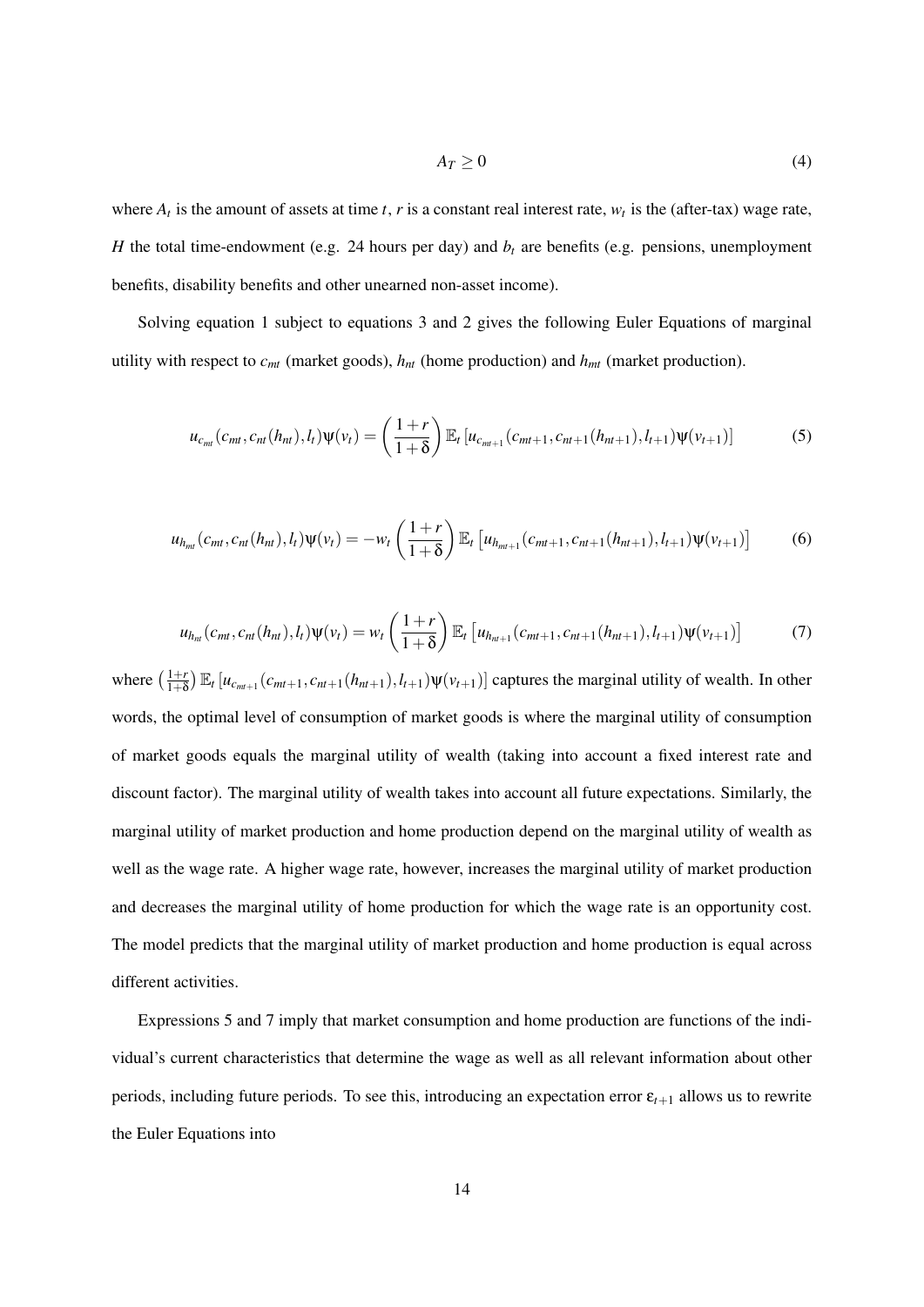$$
u_{c_{mt}}(c_{mt+1}, c_{mt+1}(h_{nt+1}), l_{t+1})\Psi(\nu_{t+1}) = \left(\frac{1+\delta}{1+r}\right)u_{c_{mt}}(c_{mt}, c_{nt}(h_{nt}), l_t)\Psi(\nu_t) + \varepsilon_{t+1}
$$
(8)

$$
u_{h_{mt}}(c_{mt+1}, c_{nt+1}(h_{nt+1}), l_{t+1})\Psi(v_{t+1}) = -w_t\left(\frac{1+\delta}{1+r}\right)u_{h_{mt}}(c_{mt}, c_{nt}(h_{nt}), l_t)\Psi(v_t) + \varepsilon_{t+1}
$$
(9)

$$
u_{h_{nt}}(c_{mt+1}, c_{nt+1}(h_{nt+1}), l_{t+1})\psi(v_{t+1}) = w_t\left(\frac{1+\delta}{1+r}\right)u_{h_{nt}}(c_{mt}, c_{nt}(h_{nt}), l_t)\psi(v_t) + \varepsilon_{t+1}
$$
(10)

where  $\varepsilon_{t+1}$  is uncorrelated with all the information available at time *t*. The rewritten expressions explicitly show the recursive nature of the marginal utility of wealth in which only an unanticipated shock  $(\varepsilon_{t+1})$  can result into a deviation from the optimal path. This implies that the marginal utility of wealth at time *t* is a function of (in our case) a constant representing the ratio between the interest rate and the discount rate as well as a term that captures the individual specific effects (e.g. fixed effects) and a random error that reflects the expectational error up to the current period. We use these facts to derive our empirical model later.

## 4.2 A simple Life-Cycle Model with Home Production and Wealth Shocks

Since we are explicitly interested in how a wealth shock affects home production through its effect on the monetary budget constraint, we add a stochastic component to the deterministic life-cycle monetary budget constraint in Equation 3.

$$
A_{t+1} = (1+r)(\mathbb{E}_t[A_t] + (w_t \cdot h_{mt}) + b_t - c_{mt})
$$
\n(11)

with

$$
\mathbb{E}_t[A_t] = A_t + \xi_t \tag{12}
$$

where  $\xi_t$  yields a random term with  $\mathbb{E}_t[\xi_t] = 0$  that captures a shock in the value of wealth available at time *t*. We assume  $\mathbb{E}_{t}[\xi_t] = 0$  in the marginal utility of wealth. A negative shock  $(\xi_t < 0)$  causes the market consumption possibilities  $c_{mt+1}$  at time  $t+1$  to decrease because  $\Delta A_{t+1} < 0$ . Hence, individuals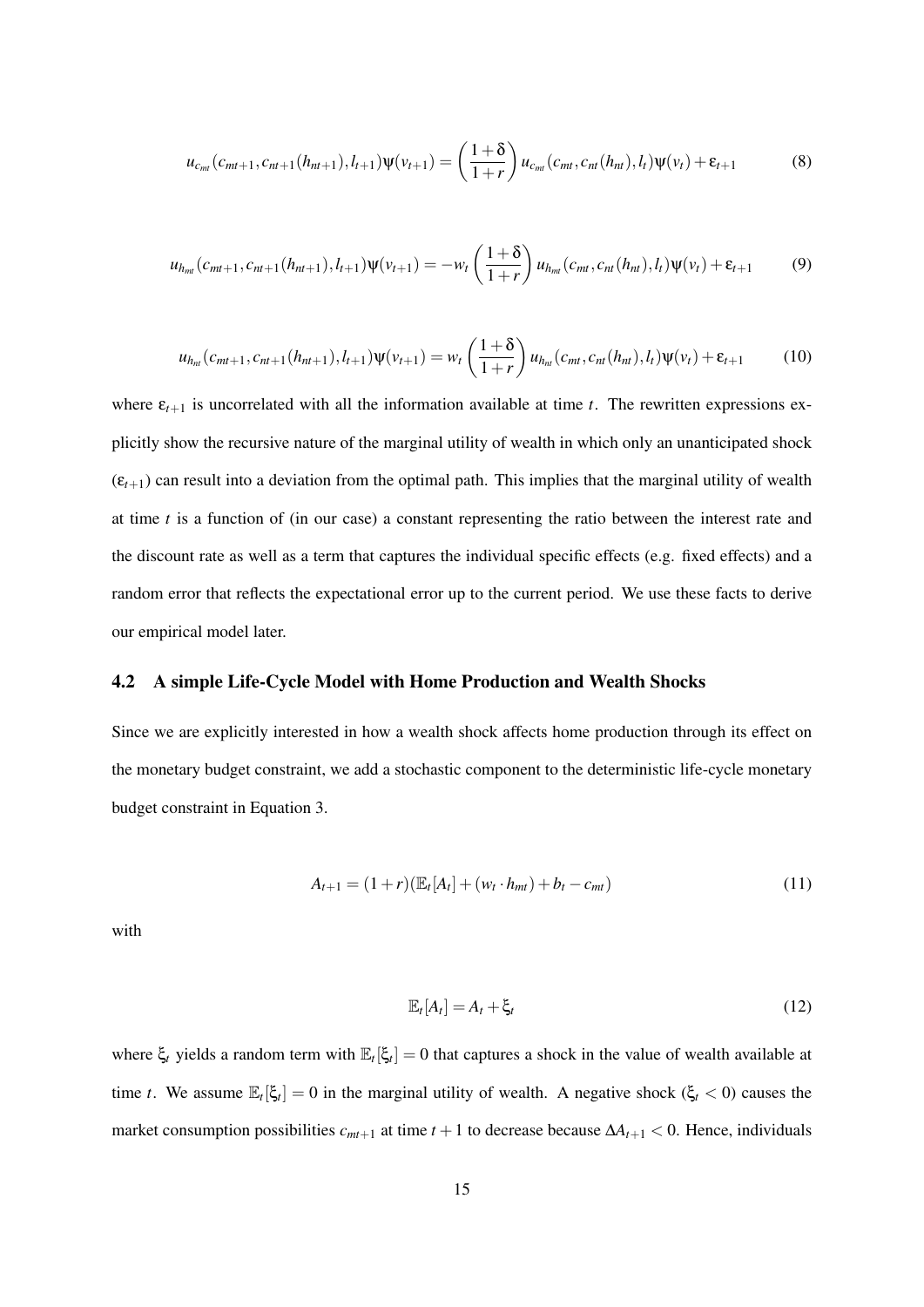reoptimize  $h_{mt+1}$ ,  $h_{nt+1}$  and  $c_{mt+1}$  to the  $\xi_t < 0$  accordingly in order to maximize Equation 1.  $\xi_t < 0$ allows us to analyze  $\frac{\Delta h_{mt+1}}{\Delta c_{mt+1}}$  in a situation of  $\Delta c_{mt+1} < 0$  and  $\Delta h_{mt+1} = 0$ . This rules out that the change in home production is a consequence of having more time available for home production. In stead,  $\frac{\Delta h_{m+1}}{\Delta c_{m+1}}$ measures the true substitution effect between market consumption and home production.

In contrast, a shock of retirement, unemployment or disability would result in  $w_t = 0$ ,  $h_{mt} = 0$  and *b*<sup>*t*</sup> ≥ 0. Therefore,  $\Delta h_{nt+1}$  can be the result of both  $\Delta c_{mt+1}$  < 0 and  $\Delta h_{mt+1}$  < 0, e.g. the change in home production is  $\frac{\Delta h_{nt+1}}{\Delta c_{mt+1}} + \frac{\Delta h_{nt+1}}{\Delta l_{t+1}}$  $\frac{\Delta n_{nt+1}}{\Delta l_{t+1}}$ .

# 5 A functional form to derive the empirical model

For simplicity, the functional form representation of preferences for market consumption, home production and leisure is an additive utility function such that preferences are additively separable.<sup>6</sup> A similar simple functional form of the utility function was used by Rupert et al. (2000) and Gortz (2006). Kuehn (2015) uses a multiplicative utility function with home production. More sophisticated functional forms are used in Benhabib et al. (1991), Greenwood & Hercowitz (1991), Fang & Zhu (2012), Dotsey et al. (2010), Rogerson & Wallenius (2013) and Karabarbounis (2014). These papers use a Cobb-Douglas period utility function as a CES parameterization of the utility function with home production.<sup>7</sup> Alessie & De Ree (2008) also allow for a functional form that distinguishes between husband's and wife's home production.

As we only intend to derive our empirical model from the life-cycle model with home production,

$$
u(c_{mt}, c_{nt}(h_{nt}), l_t) = \frac{\left(c_t^{1-b}l_t^b\right)^{1-\phi} - 1}{1-\phi} \tag{13}
$$

with

$$
c_t = \left( (1 - a)c_{mt}^{\kappa} + ac_{nt}^{\kappa} \right)^{1/\kappa} \tag{14}
$$

Here, κ is the willingness to substitute between market consumption and home production. Market goods and home produced goods are substitutes if  $\kappa$  < 1.  $\phi$  is the willingness to substitute leisure and consumption. A consequence of this specification in relation to our specification is that the marginal utility of consumption (either market or home produced) depends on the amount of leisure as well and vice versa.

<sup>6</sup>We assume additively separable preferences in this framework to keep the derivation of our empirical model tractable. In practice, it is likely that the marginal utility of consumption does depend on home production, for example.

<sup>7</sup>This parameterization looks as follows.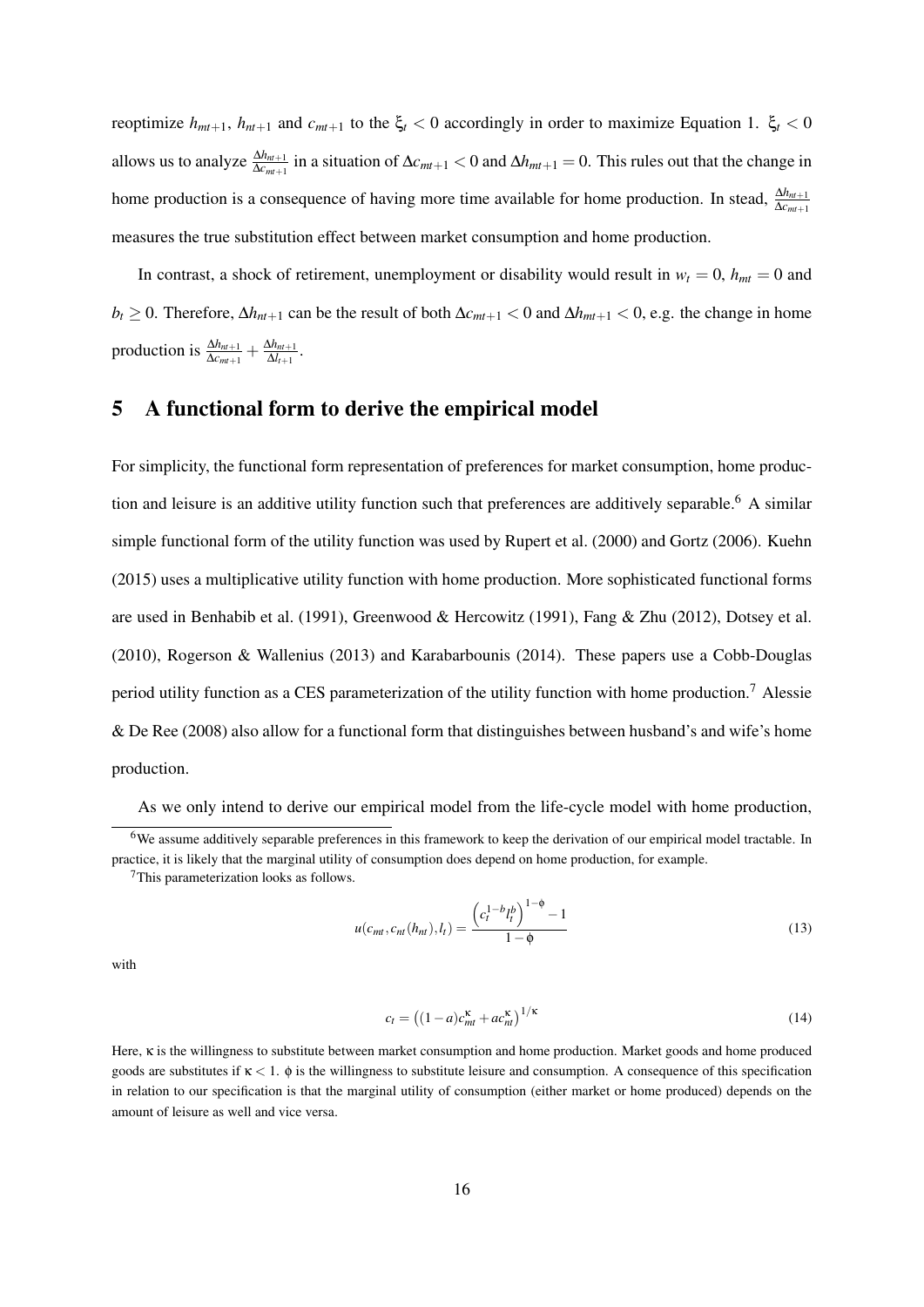it suffices to use the following simple functional form of the utility function as used by Gortz (2006) where market consumption, home production and leisure are summed over spouses (e.g. joint decisionmaking).<sup>8</sup> Most importantly, this simple parameterization provides the expected negative relationship between wages and home production which suggests that the opportunity cost of home production equals the wage thereby introducing home production as a substitute to market consumption.

$$
u(c_{mt}, c_{nt}(h_{nt}), l_t) = c_{mt}^{\theta_{mt}} + c_{nt}(h_{nt})^{\theta_{nt}} + l_t^{\theta_{lt}}
$$
\n(15)

with θ*mt*, θ*nt* and θ*lt* being the preference parameters for market consumption, home production and leisure such that  $\theta_{mt} + \theta_{nt} + \theta_{lt} = 1$ . Productivity in home production  $c_{nt}(h_{nt}) = g_t(h_{nt})$  is assumed to have constant economies of scale but is assumed to be different over time:<sup>9</sup>  $c_{nt}(h_{nt}) = g_t(h_{nt}) = \gamma_t h_{nt}$ with γ*<sup>t</sup>* being a positive parameter.

Inserting the derivative of Equation 15 with respect to market consumption, home production and leisure into the Euler Equation (Equation 5-7) and using  $h_{mt} = H - l_t - h_{nt}$  gives the following first-order approximations of the Euler Equations of market consumption, home production and market production given that the solution is interior.<sup>10</sup>

$$
\Theta_{mt}c_{mt}^{(\Theta_{mt}-1)}\Psi(v_t) = \left(\frac{1+r}{1+\delta}\right)\mathbb{E}_t\left[\Theta_{mt+1}c_{mt+1}^{(\Theta_{mt+1}-1)}\Psi(v_{t+1})\right]
$$
(16)

$$
\Theta_{lt} h_{mt}^{(\Theta_{lt}-1)} \Psi(\nu_t) = -\nu_t \left( \frac{1+r}{1+\delta} \right) \mathbb{E}_t \left[ \Theta_{lt+1} h_{mt+1}^{(\Theta_{lt+1}-1)} \Psi(\nu_{t+1}) \right]
$$
(17)

<sup>8</sup>Deriving the empirical model from using the Cobb-Douglas period utility function as a functional form would result in a reduced form model with extra parameters *a*, *b*, φ, ρ and marginal utility of consumption that depends on leisure and vice versa.

 $9$ In this way, productivity does not increase nor decrease with the number of hours of home production supplied, but can increase or decrease over time because of, for example, aging or shocks in health. The assumption of constant economies of scale has no constraining consequences for our empirical model, but allows us to neatly write down the derivation of the empirical model.

<sup>&</sup>lt;sup>10</sup>To allow for corner solutions, such as people in retirement without labor supply ( $h_{mt} = 0$ ), equations 16-18 can be adjusted by multiplying the righthandside with  $e^{(-\pi R_t)}$  (Deaton, 1971).  $R_t = 1$  if a person is retired and zero otherwise. π is the degree to which a person adjusts the marginal utility of market production and home production.  $\pi > 0$  is assumed such that  $0 < e^{(-\pi R_t)} < 1$  if a person is retired meaning that the marginal utility of market production and home production does not have to equal the marginal wage rate times the marginal utility of wealth as would be in interior solutions. Since we explicitly condition the regression equations on the subsample of retired persons we do not explicitly account for the interior solution in the derivation of the model.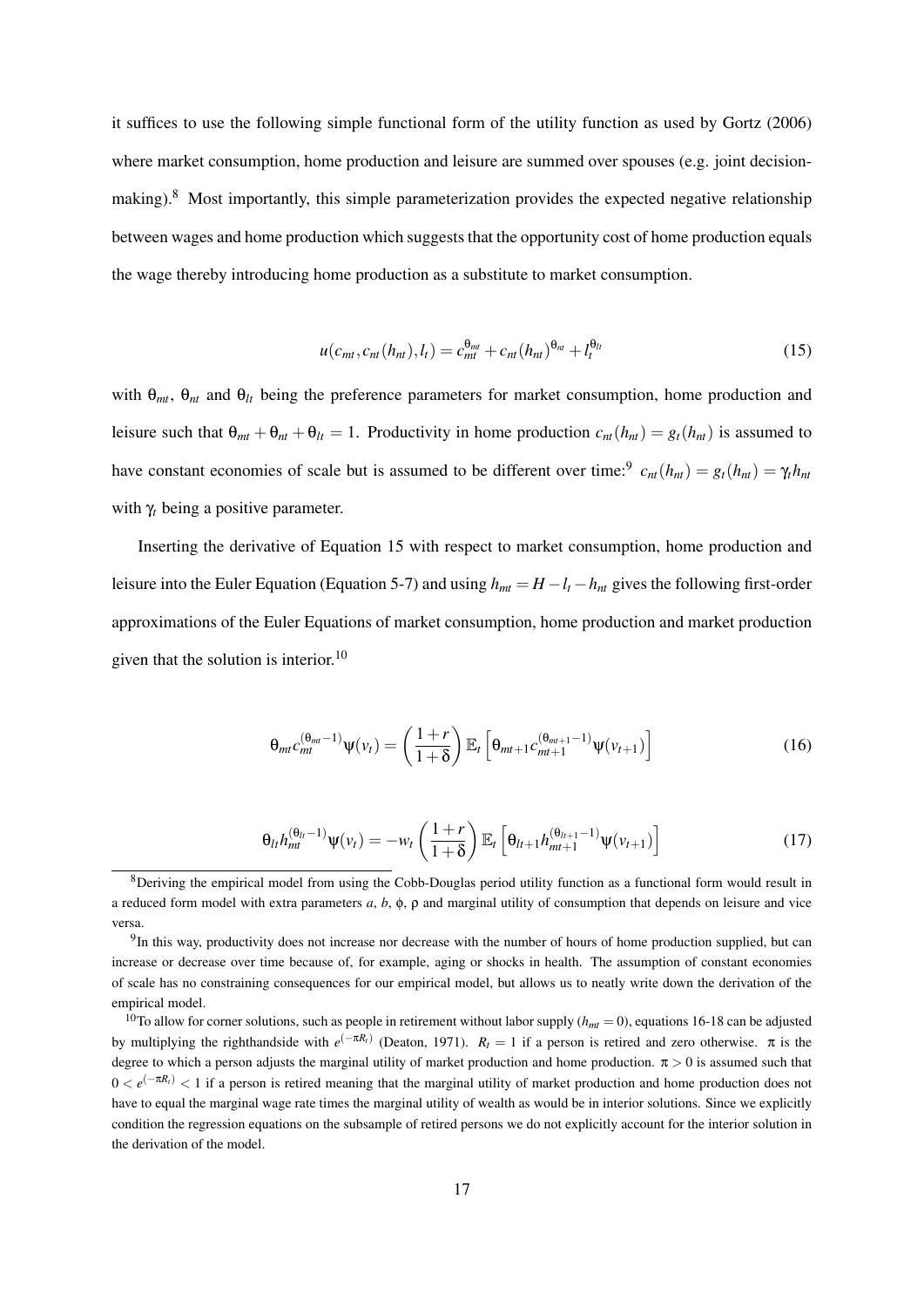$$
\Theta_{nl}\gamma_t h_{nt}^{(\Theta_{nl}-1)}\Psi(\nu_t) = \nu_t \left(\frac{1+r}{1+\delta}\right) \mathbb{E}_t \left[\Theta_{nl+1}\gamma_{t+1} h_{nt+1}^{(\Theta_{nl+1}-1)}\Psi(\nu_{t+1})\right]
$$
(18)

The log-linear approximation of Equation 16-18 gives

$$
ln(\theta_{mt}) + (\theta_{mt} - 1)ln(c_{mt}) + ln(\psi(v_t)) =
$$
  

$$
ln(1+r) - ln(1+\delta) + \mathbb{E}_t [ln(\theta_{mt+1}) + (\theta_{mt+1} - 1)ln(c_{mt+1}) + ln(\psi(v_{t+1}))]
$$
 (19)

$$
ln(\theta_{lt}) + (\theta_{lt} - 1)ln(h_{mt}) + ln(\psi(v_t)) =
$$
  
- ln(w<sub>t</sub>) + ln(1+r) - ln(1+\delta) + \mathbb{E}\_t [ln(\theta\_{lt+1}) + (\theta\_{lt+1} - 1)ln(h\_{mt+1}) + ln(\psi(v\_{t+1}))] (20)

$$
ln(\gamma_t) + ln(\theta_{nt}) + (\theta_{nt} - 1)ln(h_{nt}) + ln(\psi(v_t)) =
$$
  

$$
ln(w_t) + ln(1+r) - ln(1+\delta) + \mathbb{E}_t [ln(\gamma_{t+1}) + ln(\theta_{nt+1}) + (\theta_{nt+1} - 1)ln(h_{nt+1}) + ln(\psi(v_{t+1}))]
$$
 (21)

Using 8-10 this yields $11$ 

$$
\Delta ln(c_{mt+1}) = \frac{1}{\Delta(\theta_{mt+1} - 1)} \left( ln(1+r) - ln(1+\delta) + \Delta ln(\theta_{mt+1}) + \Delta ln(\psi(v_{t+1})) \right) + \varepsilon_{t+1}
$$
(22)

$$
\Delta ln(h_{mt+1}) =
$$
  

$$
\frac{1}{\Delta(\theta_{mt+1}-1)} (-ln(w_t) + ln(1+r) - ln(1+\delta) + \Delta ln(\theta_{mt+1}) + \Delta ln(\psi(v_{t+1}))) + \varepsilon_{t+1}
$$
 (23)

$$
\Delta ln(h_{nt+1}) =
$$
  

$$
\frac{1}{\Delta(\theta_{nt+1}-1)} (ln(w_t) - \Delta ln(\gamma_{t+1}) + ln(1+r) - ln(1+\delta) + \Delta ln(\theta_{nt+1}) + \Delta ln(\psi(v_{t+1}))) + \varepsilon_{t+1}
$$
 (24)

<sup>11</sup>Explicitly allowing for retirement as a corner solution would add an extra term π∆*Rt*+<sup>1</sup> to equations 23 and 24.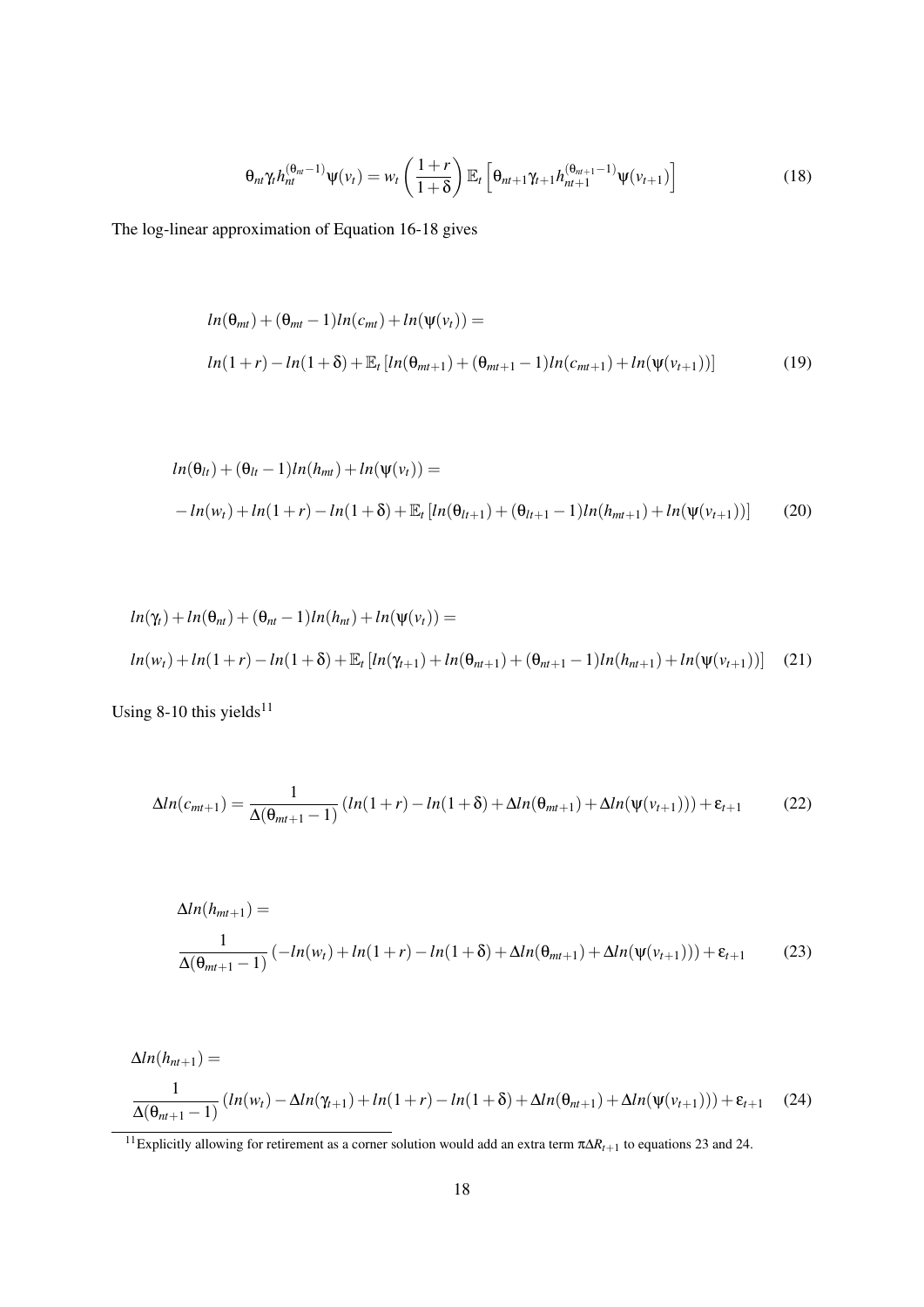Here, we assume that that the time-constant interest rate  $(r)$  and discount rate  $(\delta)$  reduce to a constant  $\alpha$ .

$$
\alpha = \ln(1+r) - \ln(1+\delta) \tag{25}
$$

Furthermore, we assume that  $\theta_{mt+1}$  and  $\theta_{mt+1}$  (the time-varying preference parameters of market consumption and home production respectively) can be approximated by a set of individual- and household specific characteristics (captured in the vector  $X_{t+1}$ ) such as age, gender, marital status, household structure, educational status, health and unobserved characteristics captured in  $\eta_m$  and  $\eta_n$  respectively.

As  $\eta_j$  represents individual fixed effects, the combination of  $X_{t+1} + \eta_j$  and  $\varepsilon_{t+1}$  capture the marginal utility of wealth.

 $\psi(v_{t+1})$  includes the personal- and household characteristics that affect utility directly. Therefore, it is captured by the vector  $X_{t+1}$  (observed heterogeneity) and  $\eta_i$  (unobserved heterogeneity).

 $\gamma_{t+1}$  is a time-varying parameter that represents the productivity of home production and is likely to be captured by the vector  $X_{t+1}$  and the individual specific effects as well.

Since the life-cycle model only applies to non-corner solutions, *w<sup>t</sup>* should be positive. To incorporate corner solutions as well in the model,<sup>12</sup> we do not use  $w_t$  but we use the life-cycle wage profile which can be approximated by the variables in vector  $X_{t+1}$  and the individual specific effects in stead (Kalwij & Alessie, 2007). This wage profile also includes the expected wages over the remainder of the life-cycle.

The fixed effects parameters capture the unobserved heterogeneity in the marginal utility of wealth, unobserved heterogeneity in preferences and unobserved heterogeneity in potential wages (only  $\eta_n$ ).

$$
\Theta_{jt+1} = X_{t+1} + \eta_j \tag{26}
$$

$$
\Psi_{t+1} = X_{t+1} + \eta_j \tag{27}
$$

$$
\gamma_{t+1} = X_{t+1} + \eta_j \tag{28}
$$

$$
w_t = X_{t+1} + \eta_j, j = m, n \tag{29}
$$

<sup>12</sup>Which is important to condition on a non-changing time budget.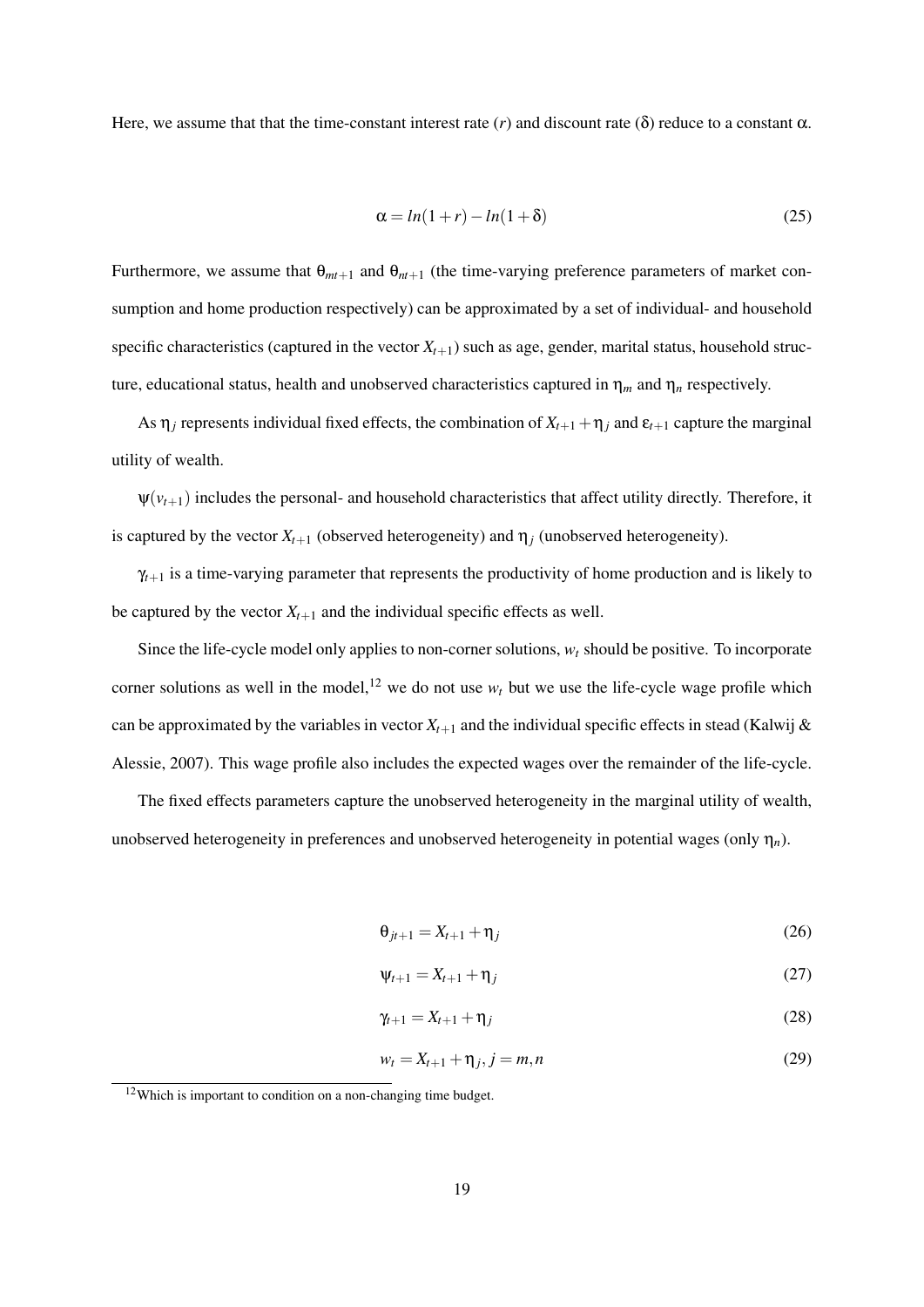Summarizing, *Xit* captures the effects of individual- and household characteristics such as age on preferences, potential wages and the marginal utility of wealth. Taking aforementioned assumptions into account, equation 22 to 24 reduce to the following empirical first-differences specifications for household *i*. Note that the constant ( $\alpha$ ) and the individual fixed effects ( $\eta_m$  and  $\eta_n$ ) cancel out in a first-differences specification.

$$
\Delta ln(c_{imt+1}) = \Delta X_{it+1} \beta_c + \varepsilon_{ict+1}
$$
\n(30)

$$
\Delta ln(h_{imt+1}) = \Delta X_{it+1} \beta_m + \varepsilon_{imt+1}
$$
\n(31)

$$
\Delta ln(h_{int+1}) = \Delta X_{it+1} \beta_n + \varepsilon_{int+1}
$$
\n(32)

The error terms  $\varepsilon_{i j t+1}, j = c, m, n$  are distributed *iid*  $N(0, \sigma_j)$ . These error terms capture the random error of the recursive process of the marginal utility of wealth (including possible shocks in wealth), the random error in equations 30-32 as well as the random error of vector  $X_{it}$  capturing preferences and potential wages (the latter only for  $j = m, n$ ).

The first-difference specification of Equations 30-32 nests the log-linearized Euler equations in 16- 18 under the aforementioned assumptions regarding the approximation of parameters. An advantage of the first-difference specification is that the estimation is not affected by possible household fixed effects that may influence the levels of market consumption, market work and home production (Parker, 1999). Since we are not interested in estimating the levels of market consumption and home production but in the substitution between the two instead, we present the empirical model to analyze these substitution effects in the next section.

# 6 Empirical model

## 6.1 Estimating the Elasticity in Home Production and Market Consumption

Rupert et al. (1995) are the first to explicitly estimate the elasticity between market consumption and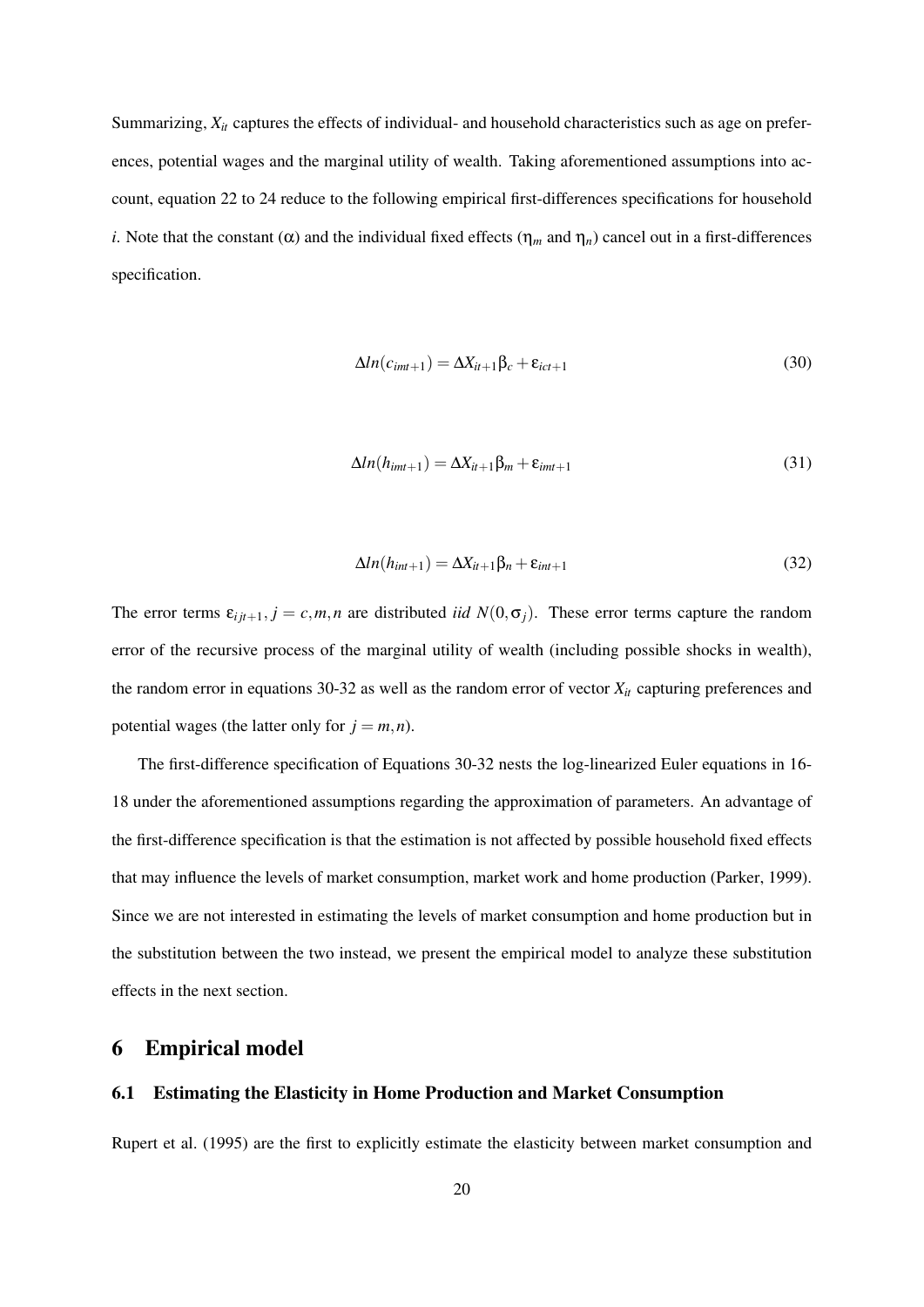home production. Drawback of their approach is that the elasticity is only valid for interior solutions and identification depends on fairly general instrumental variables.<sup>13</sup>

The life-cycle model with home production and wealth shocks in Section 4.2 indicated that a wealth shock allows us to estimate the elasticity of home production to market consumption  $\frac{\Delta h_{mt+1}}{\Delta c_{mt+1}}$  as this shock causes  $\Delta c_{mt+1} < 0$  while  $\Delta h_{mt+1} = 0$ . We use this fact in estimating the substitution effect between home production and market consumption. Ideally, we are interested in  $\beta_{n2} = \frac{\Delta h_{n+1}}{\Delta c_{n+1}}$  $\frac{\Delta n_{nt+1}}{\Delta c_{mt+1}}$ :

$$
\Delta ln(h_{int+1}) = \Delta X_{it+1} \beta_{n1} + \Delta ln(c_{imt+1}) \beta_{n2} + \varepsilon_{int+1}
$$
\n(33)

Since home production and market consumption are simultaneously determined, as shown in Equations 30-32, estimates of  $\beta_{n2}$  would be biased due to endogeneity. We argue that a wealth shock is both a *valid* and *relevant* instrument for the estimation of the elasticity. As a wealth shock causes ∆*cmt*+<sup>1</sup> < 0 (relevancy) while ∆*hmt*+<sup>1</sup> = 0 (validity) all the effects of the wealth shock on home production run through its effect on decreased market consumption possibilities. This can be observed in Equations 2 (time budget) and 11 (monetary budget).

Therefore, we propose the unexpected change in (the log of) house prices due to the Great Recession  $(D_{GR}\Delta ln(W_{it}))$  as an exclusion restriction in the first-stage equation that represents  $\xi_t$  in Equation 12:

$$
\Delta ln(c_{imt+1}) = \Delta X_{it+1} \beta_{c1} + D_{GR} \Delta ln(W_{it}) \beta_{c2} + \varepsilon_{ict+1}
$$
\n(34)

Angrisani et al. (2013) show that this unexpected and sufficiently large and persistent shock decreased market consumption. We estimate a two-stage model with Equation 34 as the first-stage and Equation 33 as the second-stage using an IV-GMM estimator.

Compared to Kuehn (2015) who estimates a drop in houseprices directly on time spent in home production, we explicitly use the fact that the effect of wealth runs through market consumption. Nevertheless, Kuehn (2015) mentions the indirect effect of wealth on home production: *"It also introduces a critical role for wealth endowments that do not affect the wage rate, which have a positive relationship*

<sup>&</sup>lt;sup>13</sup> Such as age effects, lagged consumption, union coverage, living in an SMSA and in a Southern state.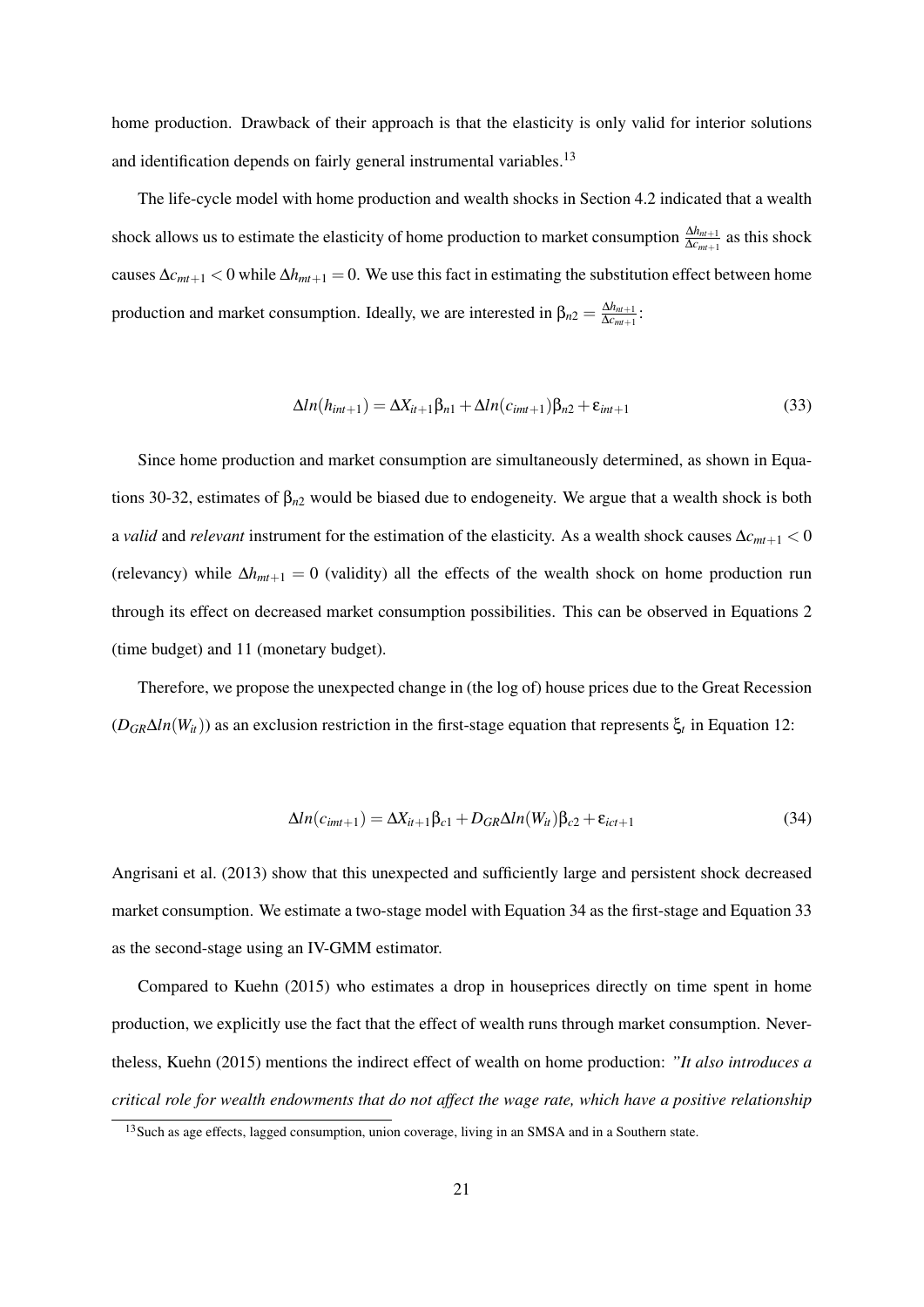



*Source*: HRS.

*with home production (because they allow workers to supply less time to the market and more to home production and leisure)."*

Contrasting Kuehn (2015) who uses state-level houseprice indices, we use individual-level selfreported houseprice values following Christelis et al. (2015). The average reported house prices over the CAMS waves are shown in Figure 1. The average year-to-year change in reported house prices is presented in Figure 2. The individual-level change in the reported house price from 2007-2009 is used as the instrument in the IV-GMM regression.

The self-reported houseprice values may not fully reflect the true houseprices, but they are a good representation of individuals' responses to the Great Recession. Besides, the average reported house prices follow the trend in more objective house price indices quite well as can be seen in Figure 3.

To make sure that the wealth shock does not change the time budget because of consequences for unemployment we estimate the model on the subsample of full retirees at time  $t$  and  $t + 1$  only. In this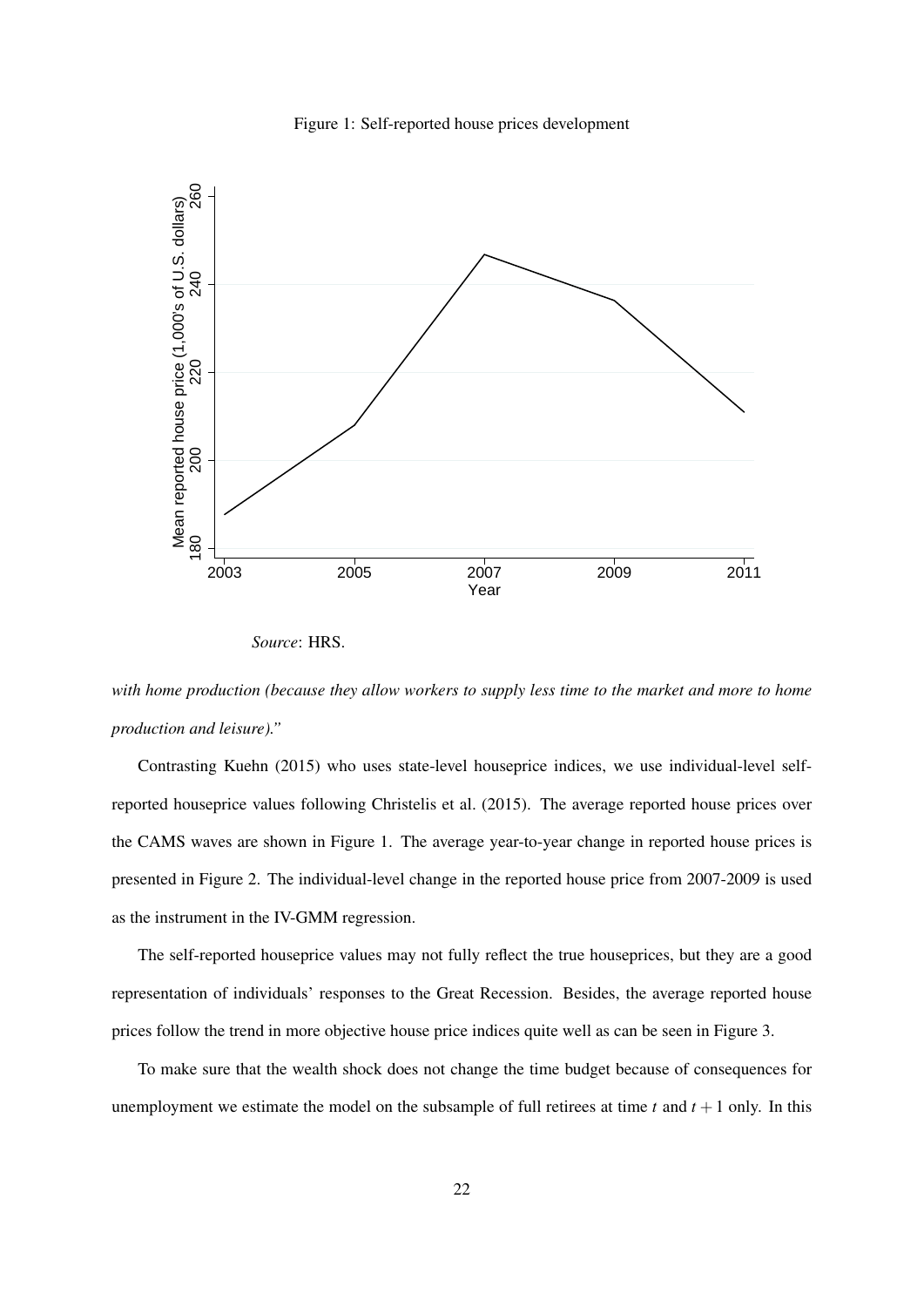

Figure 2: Self-reported house prices development

*Source*: HRS.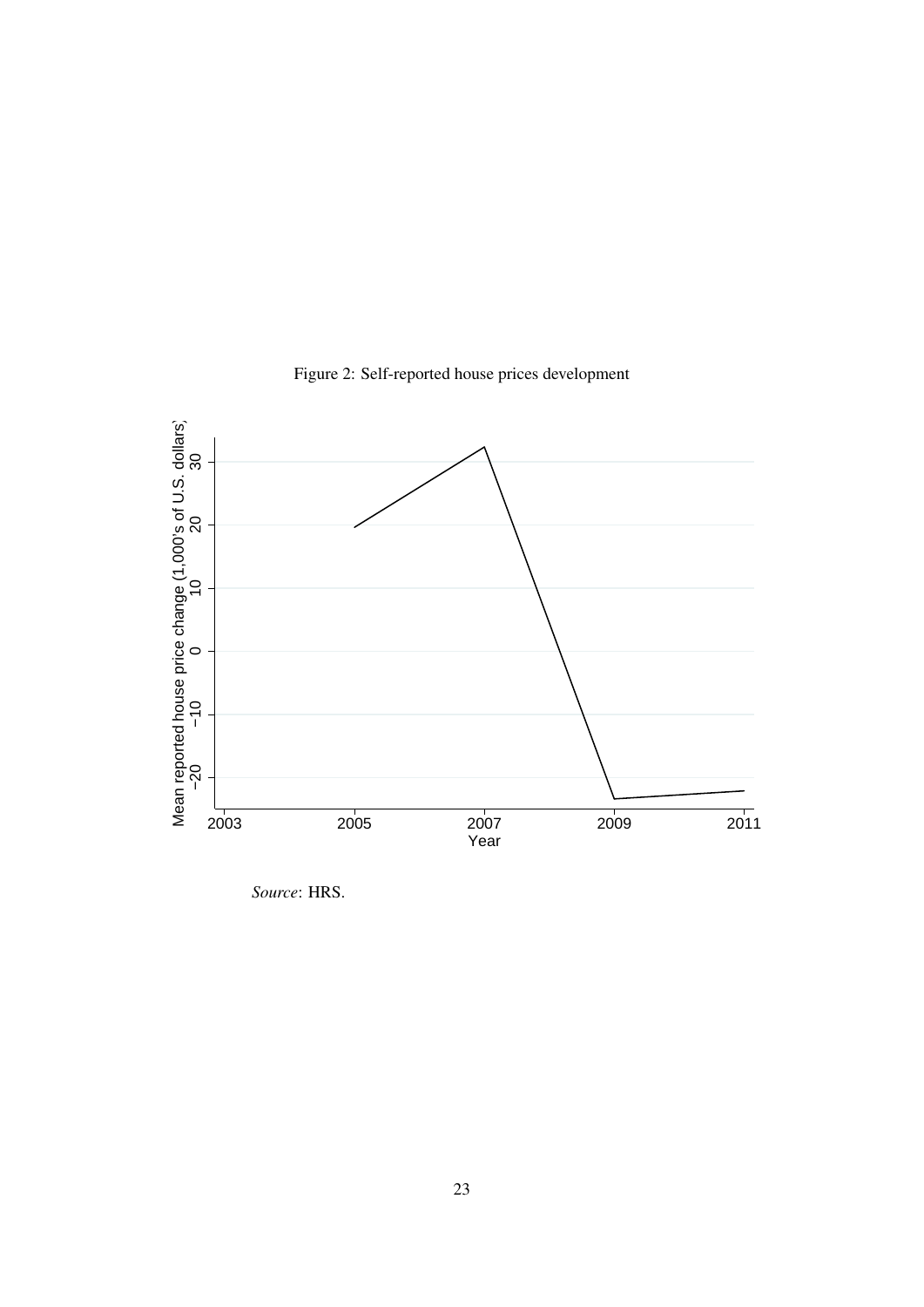

Figure 3: Development of houseprice indices

*Source*: Federal Housing Finance Agency (FHFA) and S&P Case-Shiller Home Price Indices.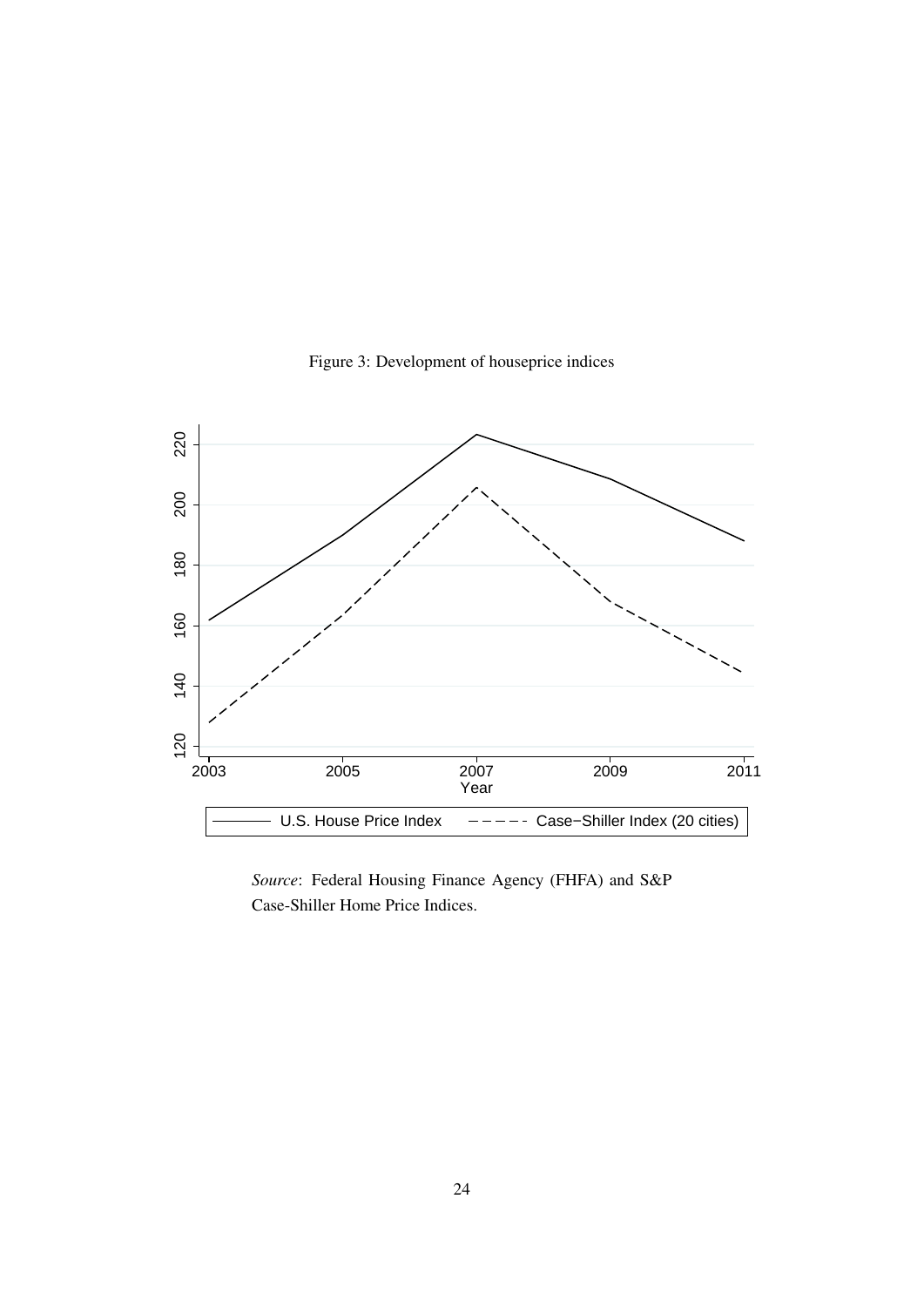way we make sure that  $\Delta h_{mt+1} = 0$ ,  $\Delta w_{t+1} = 0$  and  $\Delta b_{t+1} = 0$ .<sup>14</sup>

For these retirees, the mechanism is most tractable. A shock in wealth decreases the monetary budget and, since the time budget does not change, decreases market consumption possibilities. However, these retirees can substitute leisure for time spent in home production to mitigate the effects on well-being which allows us to infer a causal relationship between market consumption spending and time use in home production.

# 7 Estimation results

Estimation results of the baseline specification are presented in Table 3. The parameter  $\Delta ln(c_{imt+1})$ indicates that the elasticity between home production and consumption spending is -0.65 which means that a 10% decrease in consumption spending that is substitutable for home production increases home production by 6.5%. Home production is therefore found to be a (less than perfect) substitute for market consumption.<sup>15</sup>

For comparison, the elasticity is bigger than the estimated elasticities of Hicks (2015) for Mexico  $(0.049-0.064\%)$  the US  $(0.028-0.031\%)$ . It should, however, be noted that the estimated elasticities of Hicks (2015) include prime age persons and are solely based on food consumption which is a subgroup of our definition of home production substitutable consumption. Also, the econometric specification used by Hicks (2015) does not correct for simultaneity in consumption and home production decisions. Neither does the specification of Hicks (2015) take into account possible changes in the time budget.

This elasticity is identified by the significant effect of the instrument  $D_{GR}\Delta ln(W_{it})$  on consumption spending. More specifically, the estimated coefficient of the instrument implies that a 10% decrease in the self-reported houseprice during the Great Recession decreased home production substitutable consumption spending by 1.4%. This elasticity is somewhat bigger than the elasticity found by Christelis et al. (2015) (0.56%). However, their elasticity is not recession-specific like ours, but accounts for the whole time-span. Angrisani et al. (2013) estimate a non-recession and recession-specific elasticity. The non-recession elasticity is not significant, the recession-specific elasticity is bigger then our elasticity

<sup>&</sup>lt;sup>14</sup>This basically makes Equation 31 redundant and reduces the analysis to Equations 30 and 32.

<sup>&</sup>lt;sup>15</sup>The validity of our approach depends on keeping the time budget constant. Significance of the estimated elasticity disappears when we do not restrict the sample to persons with a constant time budget (not reported here).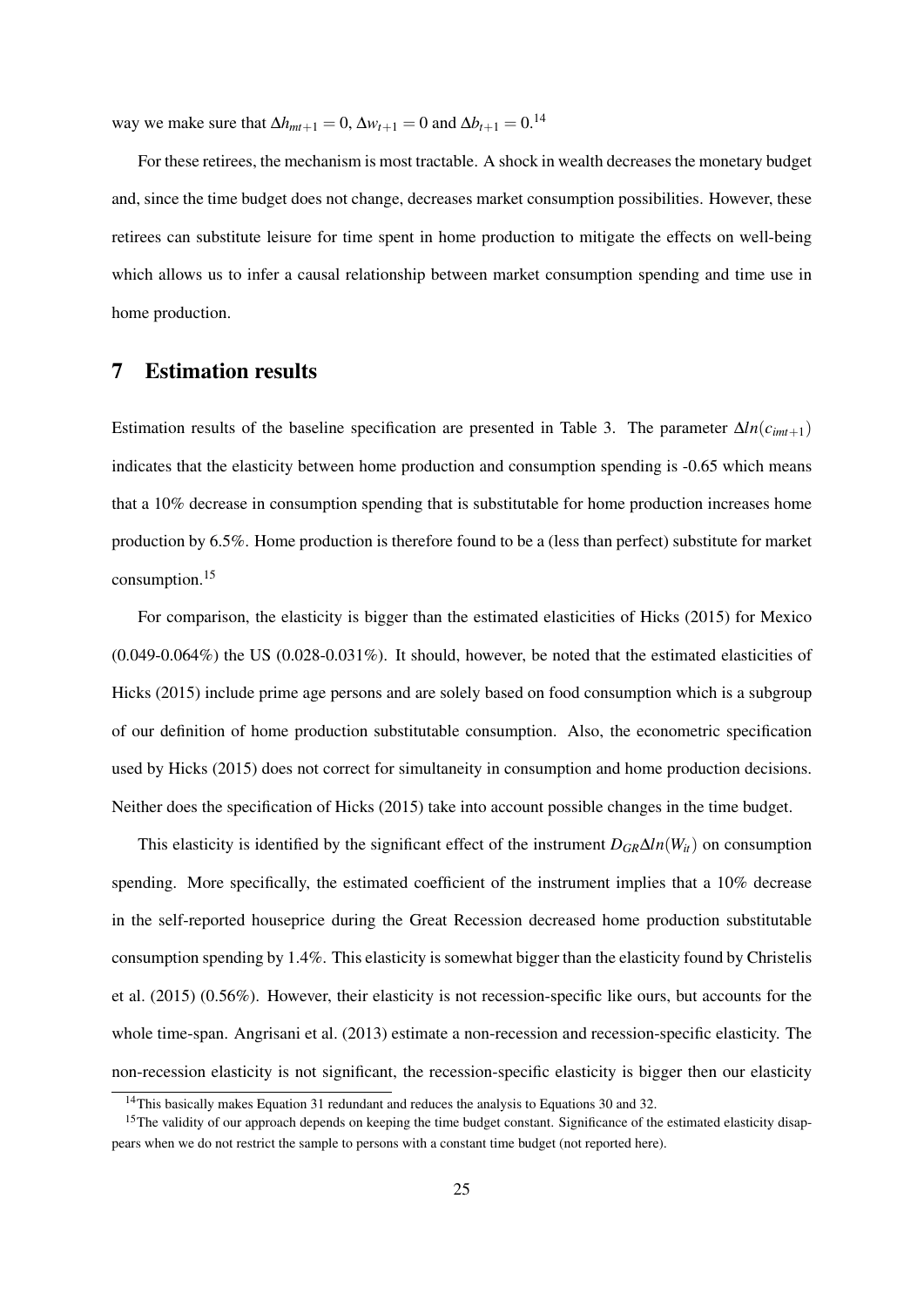(about 4%). The elasticity found by Campbell & Cocco (2007) is most in line with our estimated elasticity between market consumption and housing wealth (1.2%).

To facilitate the interpretation of the results, we can translate the effects into average effects for the sample of persons used in the regression analysis. Average consumption spending on home production substitutable goods and services is 3,970 dollars per year. The average number of hours spent in home production is 22.6 hours per week. The elasticity implies that, on average, a drop in consumption spending of 40 dollars (per year) on home production substitutable market goods and services increases home production activities by about 9 minutes per week or about 7.6 hours per year. The combination of these facts imply a shadow price of about 5.30 dollars per hour. For comparison, this shadow price is somewhat smaller than most minimum wages in the US, except for the states Georgia and Wyoming (both 5.15 dollars p/h). A shadow price below the minimum wage seems quite plausible for the group of retired persons as the reservation wage drops in retirement (Ghez & Becker, 1975).

The average self-reported houseprice in the year before the Great Recession is 223,563 dollars. A houseprice drop of 2,235 dollars due to the Great Recession decreased home production substitutable consumption spending by about 5.6 dollars in 2009 compared to 2007.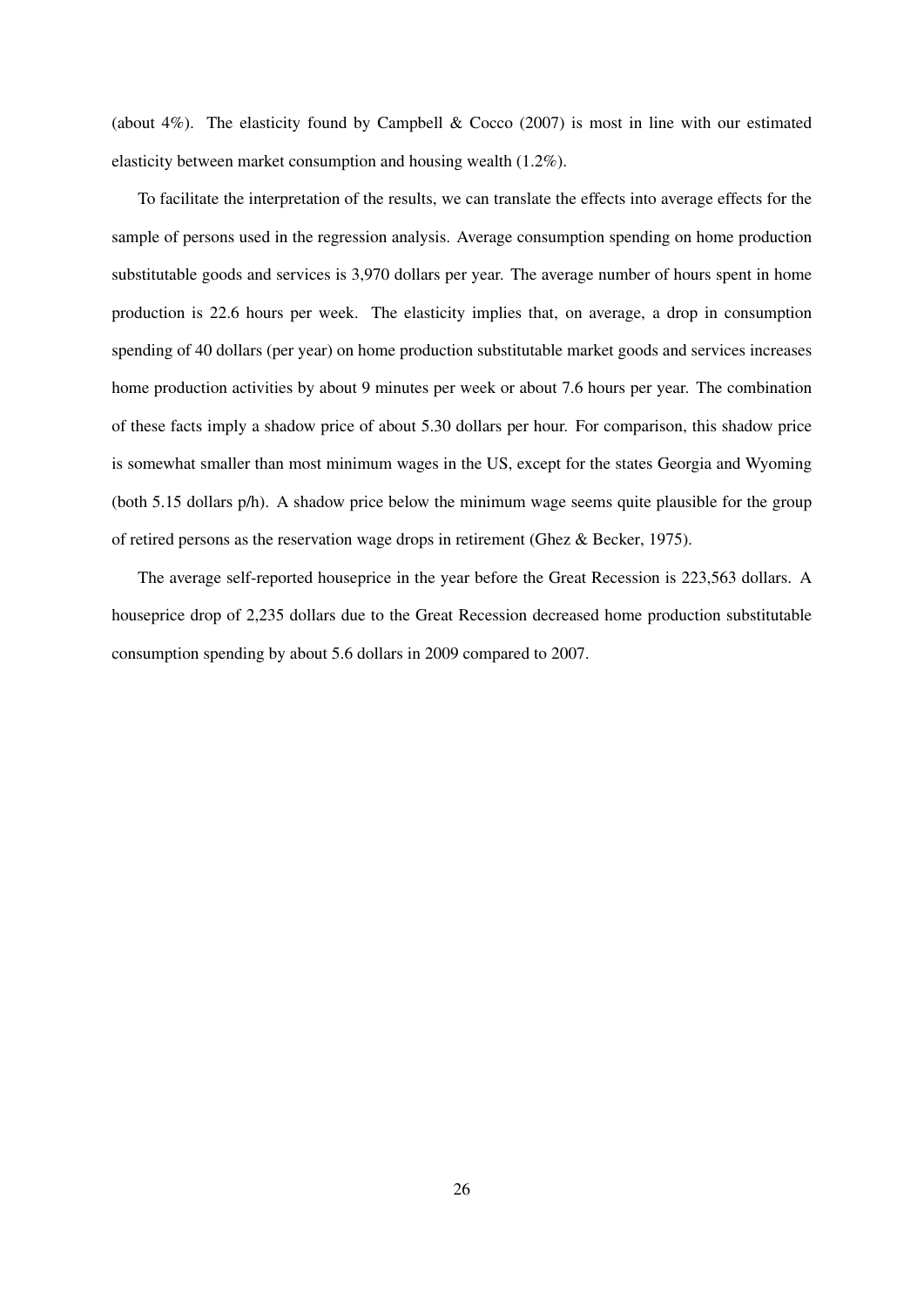| <b>Control variables</b><br>$\triangle$ Age<br>$\Delta Age^2$ (/100)<br>$\Delta Age(1 \geq 62)$<br>$\Delta Age(1 \geq 65)$<br>$\Delta Age (1 \geq 70)$<br>$\Delta Health(-)$<br>$\Delta Health(+)$<br>$\Delta$ Time budget partner = 0<br>$\Delta Health(-)$ partner<br>$\Delta Health(+)$ partner<br>$\Delta$ Single<br>$\Delta$ Partner | Coeff.<br>$0.46**$<br>$-0.27**$<br>0.03<br>$-0.14$<br>$-0.15*$<br>0.04<br>0.05<br>0.01<br>0.06<br>0.03<br>$0.99*$ | S.E.<br>0.21<br>0.14<br>0.14<br>0.12<br>0.09<br>0.07<br>0.08<br>0.06<br>0.08<br>0.09<br>0.52 |  |
|-------------------------------------------------------------------------------------------------------------------------------------------------------------------------------------------------------------------------------------------------------------------------------------------------------------------------------------------|-------------------------------------------------------------------------------------------------------------------|----------------------------------------------------------------------------------------------|--|
|                                                                                                                                                                                                                                                                                                                                           |                                                                                                                   |                                                                                              |  |
|                                                                                                                                                                                                                                                                                                                                           |                                                                                                                   |                                                                                              |  |
|                                                                                                                                                                                                                                                                                                                                           |                                                                                                                   |                                                                                              |  |
|                                                                                                                                                                                                                                                                                                                                           |                                                                                                                   |                                                                                              |  |
|                                                                                                                                                                                                                                                                                                                                           |                                                                                                                   |                                                                                              |  |
|                                                                                                                                                                                                                                                                                                                                           |                                                                                                                   |                                                                                              |  |
|                                                                                                                                                                                                                                                                                                                                           |                                                                                                                   |                                                                                              |  |
|                                                                                                                                                                                                                                                                                                                                           |                                                                                                                   |                                                                                              |  |
|                                                                                                                                                                                                                                                                                                                                           |                                                                                                                   |                                                                                              |  |
|                                                                                                                                                                                                                                                                                                                                           |                                                                                                                   |                                                                                              |  |
|                                                                                                                                                                                                                                                                                                                                           |                                                                                                                   |                                                                                              |  |
|                                                                                                                                                                                                                                                                                                                                           |                                                                                                                   |                                                                                              |  |
|                                                                                                                                                                                                                                                                                                                                           |                                                                                                                   |                                                                                              |  |
|                                                                                                                                                                                                                                                                                                                                           | $-0.15$                                                                                                           | 0.25                                                                                         |  |
| $\Delta Wave2007$                                                                                                                                                                                                                                                                                                                         | $-0.29*$                                                                                                          | 0.17                                                                                         |  |
| $\Delta Wave2009$                                                                                                                                                                                                                                                                                                                         | $-0.54*$                                                                                                          | 0.32                                                                                         |  |
| $\Delta Wave2011$                                                                                                                                                                                                                                                                                                                         | $-0.84*$                                                                                                          | 0.48                                                                                         |  |
| <b>Elasticity</b>                                                                                                                                                                                                                                                                                                                         |                                                                                                                   |                                                                                              |  |
| $\Delta ln(c_{imt+1})$                                                                                                                                                                                                                                                                                                                    | $-0.65*$                                                                                                          | 0.37                                                                                         |  |
| First-stage                                                                                                                                                                                                                                                                                                                               | $\Delta ln(c_{imt+1})$                                                                                            |                                                                                              |  |
|                                                                                                                                                                                                                                                                                                                                           | Coeff.<br>S.E.                                                                                                    |                                                                                              |  |
| <b>Instrument</b>                                                                                                                                                                                                                                                                                                                         |                                                                                                                   |                                                                                              |  |
| $D_{GR}\Delta ln(W_{it})$                                                                                                                                                                                                                                                                                                                 | $0.14**$                                                                                                          | 0.06                                                                                         |  |
| Observations ( $N \times T$ )                                                                                                                                                                                                                                                                                                             | 2,500                                                                                                             |                                                                                              |  |
| Hansens J statistic (p-value reported)                                                                                                                                                                                                                                                                                                    | 0.00                                                                                                              |                                                                                              |  |

Table 3: Estimate of the elasticity between consumption spending and home production<sup>a</sup>

dard errors reported are robust to heteroskedasticity and autocorrelation. Time use in Home tion includes: Housecleaning, Laundry, Gardening, Shopping, Cooking, Financial Management, Home improvements, Car improvements. Consumption spending includes spending on: Vehicle maintenance, Dishwasher, Wash and drying machine, Home repair services, Housekeeping services, Gardening services, Dining out. Time use in Home Production and Consumption spending are transformed using the inverse hyperbolic sine transformation. Changes in Time use in Home Production and Consumption spending are trimmed for the top and bottom 1 percent of the sample in each survey wave following Angrisani et al. (2013); Hicks (2015). The sample for the estimation consists of persons aged 51-80, who own a house, who have not moved since the previous period and who have a constant time budget since the previous period.

Table 4 indicates that the results are robust to different consumption spending definitions. Consumption excluding durables excludes the expenditures on a dishwasher and a washing and/or drying machine. Consumption including supplementary material includes expenditures on home repair supple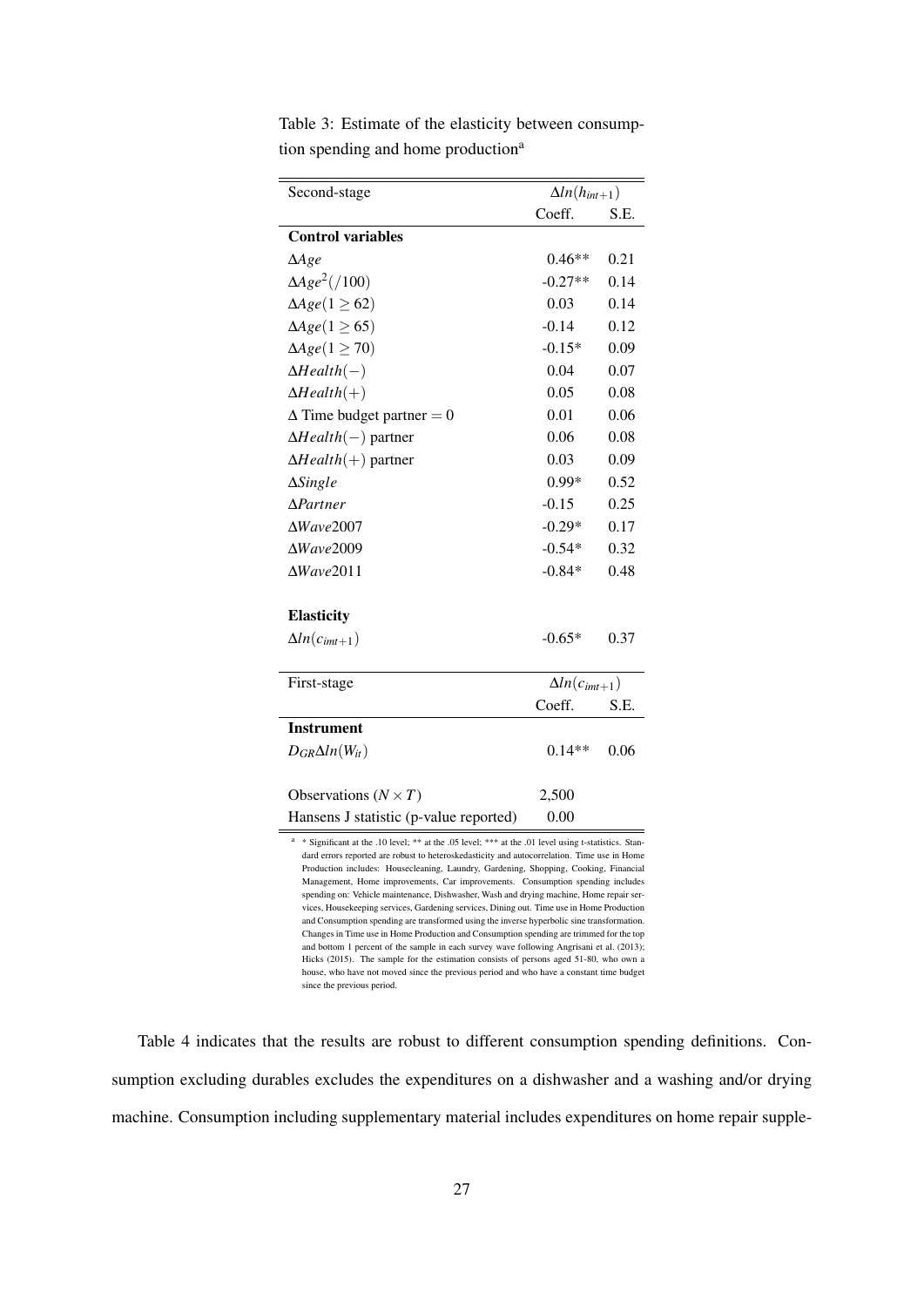ments, housekeeping supplements and gardening supplements. In the baseline regression we assumed full sharing of the household market consumption spending. Nonetheless, the estimated elasticity is highly robust to a variety of equivalence scales to correct market consumption spending such as the *Oxford equivalence scale*,<sup>16</sup> *OECD equivalence scale*<sup>17</sup> and the *Square root scale* (not reported here).<sup>18</sup> The estimated elasticity does not significantly differ between single and couple households. Neither does the elasticity significantly differ between male and female respondents.

|                                                                 | <b>First-stage</b> |                         | Second-stage         |                         |       |
|-----------------------------------------------------------------|--------------------|-------------------------|----------------------|-------------------------|-------|
|                                                                 | $\beta_{c2}$       | $\sigma_{\beta_{c2}}^2$ | $\beta_{n2}$         | $\sigma_{\beta_{n2}}^2$ | Obs.  |
| Consumption                                                     | $0.14**$           |                         | $0.06$ $-0.65*$ 0.37 |                         | 2.500 |
| Consumption excluding durables                                  | $0.12**$           |                         | $0.06 - 0.71*$       | 0.44                    | 2.500 |
| Consumption including supplementary material 0.14 <sup>**</sup> |                    |                         | $0.06 - 0.61**$      | 0.31                    | 2.504 |

Table 4: Elasticities with different definitions of consumption spending<sup>a</sup>

<sup>a</sup> \* Significant at the .10 level; \*\* at the .05 level; \*\*\* at the .01 level using t-statistics. Standard errors reported are robust to heteroskedasticity and autocorrelation. Time use in Home Production includes: Housecleaning, Laundry, Gardening, Shopping, Cooking, Financial Management, Home improvements, Car improvements. Consumption spending includes spending on: Vehicle maintenance, Dishwasher, Wash and drying machine, Home repair services, Housekeeping services, Gardening services, Dining out. Time use in Home Production and Consumption spending are transformed using the inverse hyperbolic sine transformation. Changes in Time use in Home Production and Consumption spending are trimmed for the top and bottom 1 percent of the sample in each survey wave following Angrisani et al. (2013); Hicks (2015). The sample for the estimation consists of persons aged 51-80, who own a house, who have not moved since the previous period and who have a constant time budget since the previous period. All regressions control for changes in age (including non-linearities), health, single/couple household, shocks to the partner and wave.

To get an idea of what drives the elasticity found in Table 3, Table 5 presents estimated elasticities for persons with a houseprice drop, with relatively low houseprice values, without a mortgage, with relatively low financial wealth, with relatively low household income and with a relatively high percentage of total consumption spending spent on home production substitutable market consumption. The estimated elasticity of the complement of the regressions shown in Table 5 are not significantly different from zero.

The results suggest that much of the home production responses to drops in home production substitutable market consumption found in Table 3 stem from persons who report a decline in their houseprice value due to the Great Recession. Persons with a relatively low houseprice value prior to the recession

<sup>&</sup>lt;sup>16</sup>Assigning a value of 1 to the first household member and 0.7 to each additional adult.

<sup>&</sup>lt;sup>17</sup>Assigning a value of 1 to the first household member and 0.5 to each additional adult.

<sup>&</sup>lt;sup>18</sup>Dividing consumption spending by the square root of household size.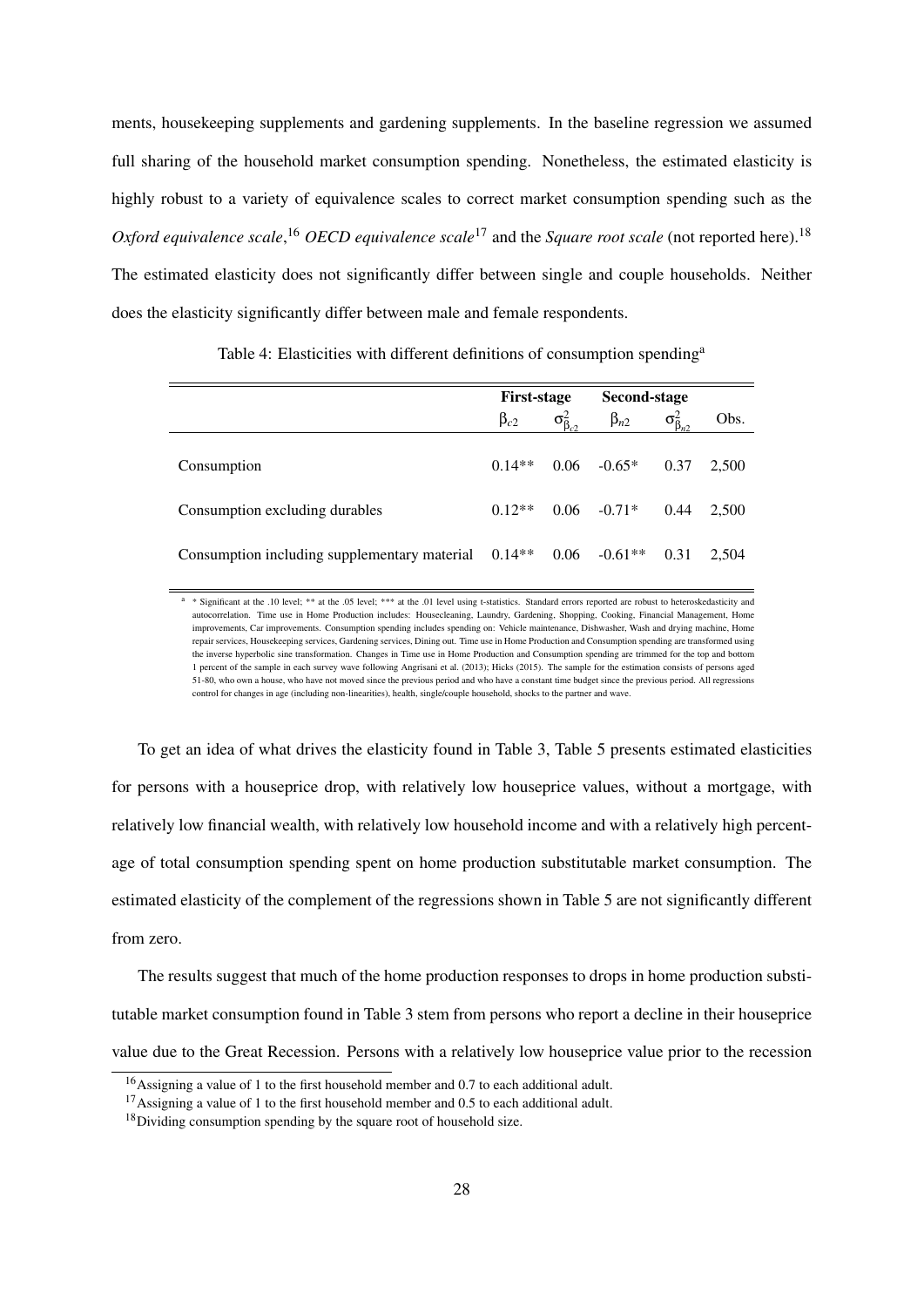react more strongly than the average person. The majority of the sample has repaid their mortgage. However, this does not lower the elasticity compared to the average. Interestingly, we do not find heterogeneous elasticities for differences in financial wealth (e.g. stocks, bonds, savings deposits, checking accounts, IRA's). Neither do we find heterogeneous elasticities for differences in the total of household income. The strongest elasticity if found for persons whose market consumption bundle consisted of a relatively large share of home production substitutable market consumption prior to the Great Recession: a 10% decrease in home production substitutable market consumption increases home production by 13.2%.

All in all we can conclude that the elasticity is mostly driven by persons with a drop in the value of their relatively cheap house that is mortgage free and who spent relatively much on market consumption that can be substituted for by home production prior to the Great Recession.

|                                                                                                    | <b>First-stage</b> |                         | Second-stage |                         |       |
|----------------------------------------------------------------------------------------------------|--------------------|-------------------------|--------------|-------------------------|-------|
|                                                                                                    | $\beta_{c2}$       | $\sigma_{\beta_{c2}}^2$ | $\beta_{n2}$ | $\sigma_{\beta_{n2}}^2$ | Obs.  |
| $\Delta$ Houseprice $< 0$                                                                          | $0.14**$           | 0.06                    | $-0.60*$     | 0.37                    | 2,255 |
| $Houseprice_{t-1} < Medianc$                                                                       | $0.15**$           | 0.08                    | $-0.77*$     | 0.48                    | 1,347 |
| House price <sub>t-1</sub> $<$ P(90) <sup>d</sup>                                                  | $0.14**$           | 0.06                    | $-0.56*$     | 0.34                    | 2,309 |
| $\Delta$ Houseprice $< 0$ , Houseprice <sub>t-1</sub> $<$ Median <sup>c</sup>                      | $0.17**$           | 0.08                    | $-0.73*$     | 0.43                    | 1,184 |
| $Mortgage = 0$                                                                                     | $0.14**$           | 0.06                    | $-0.59*$     | 0.36                    | 1,877 |
| Financial wealth $\langle$ Median <sup>e</sup>                                                     | $0.11**$           | 0.05                    | $-0.89$      | 0.63                    | 1,095 |
| Household income $<$ Median <sup>f</sup>                                                           | $0.12*$            | 0.07                    | $-0.53$      | 0.44                    | 1,418 |
| Substitutable <i>consumption</i> <sub>t-1</sub> (% total) > Median <sup>g</sup> 0.09 <sup>**</sup> |                    | 0.04                    | $-1.32*$     | 0.76                    | 1,277 |

Table 5: Heterogeneous elasticities<sup>ab</sup>

<sup>a</sup> \* Significant at the .10 level; \*\* at the .05 level; \*\*\* at the .01 level using t-statistics. Standard errors reported are robust to heteroskedasticity and autocorrelation. Time use in Home Production includes: Housecleaning, Laundry, Gardening, Shopping, Cooking, Financial Management, Home improvements, Car improvements. Consumption spending includes spending on: Vehicle maintenance, Dishwasher, Wash and drying machine, Home repair services, Housekeeping services, Gardening services, Dining out. Time use in Home Production and Consumption spending are transformed using the inverse hyperbolic sine transformation. Changes in Time use in Home Production and Consumption spending are trimmed for the top and bottom 1 percent of the sample in each survey wave following Angrisani et al. (2013); Hicks (2015). The sample for the estimation consists of persons aged 51-80, who own a house, who have not moved since the previous period and who have a constant time budget since the previous period.

 $c$  178,523 dollars.

 $d$  522,378 dollars.

<sup>e</sup> 46,304 dollars.

<sup>f</sup> 32,773 dollars.

 $8.52\%$ .

b The complements of the regression constraints do not show elasticities that are significantly different from zero.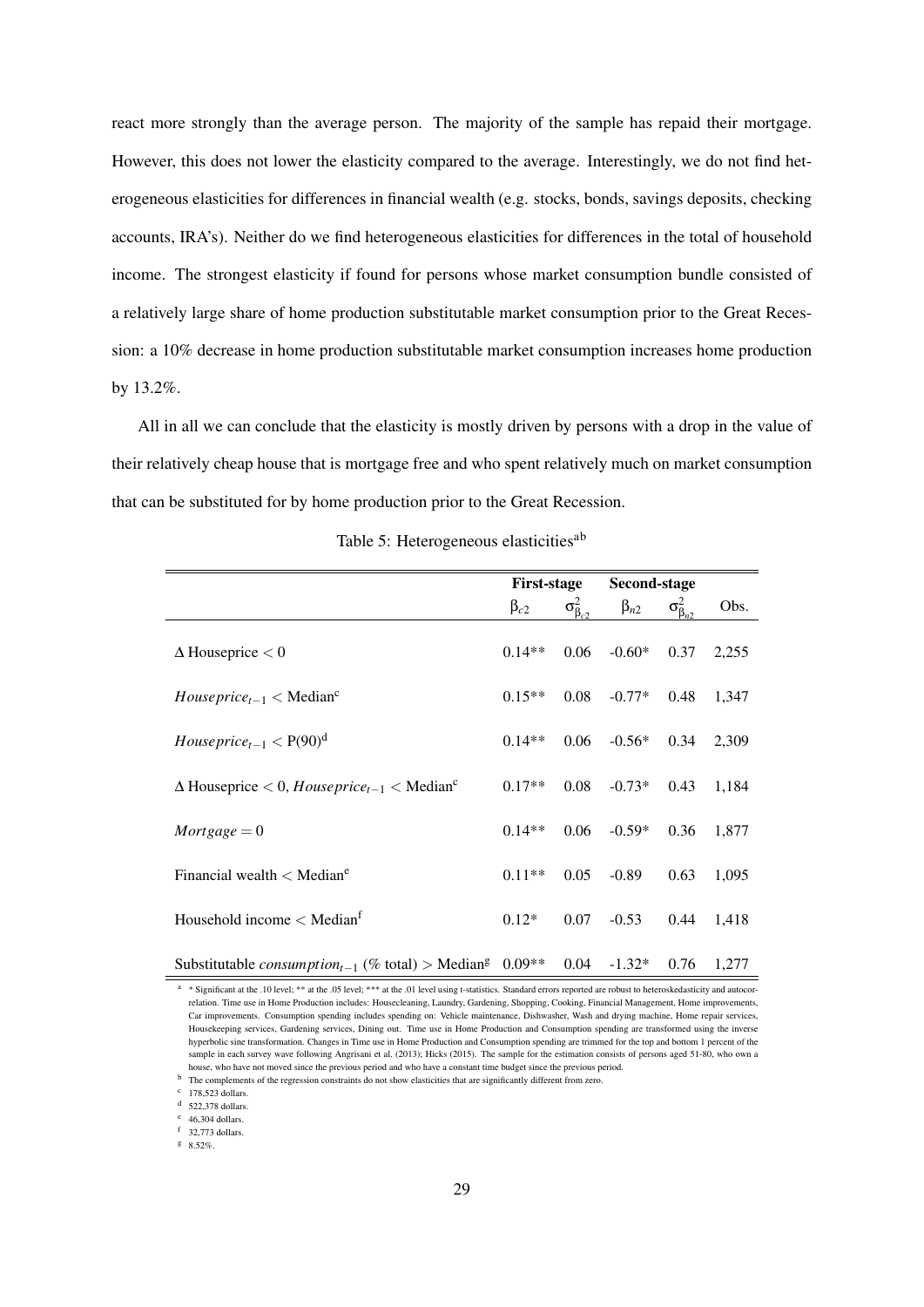# 8 Conclusion

The theory of home production suggests that people will substitute away from market consumption as the opportunity cost of time drops (Becker, 1965). Shifting away from market consumption to home production makes people able to smooth consumption in response to income decreases (Hicks, 2015). This is relevant as home production might be used to mitigate the consequences of shocks in unemployment, health, retirement and wealth for well-being.

Prior studies have found that people respond to shocks in unemployment (Aguiar et al., 2013), health (Gimenez-Nadal & Ortega-Lapiedra, 2013), retirement (Aguiar & Hurst, 2005) or wealth (Kuehn, 2015) by increasing their home production. Hence, people substitute market consumption for home production as the opportunity cost of time drops. The shocks causing a drop in the opportunity cost of time (retirement, unemployment, disability) have two simultaneous effects 1) it decreases the *monetary budget* and 2) it increases the *time budget*. Therefore, the extent to which home production is a substitute to market consumption remains unclear as the increases in home production might be due to considerable increases non-work time available.

Compared to these prior studies, the current paper estimates the intratemporal elasticity between home production and consumption spending. This elasticity would be a direct measure of the degree of substitution between home production and market consumption. To exclude possible effects of a changing time budget we estimate an IV-GMM model in which consumption spending is instrumented with a wealth shock. A wealth shock is likely to decrease the monetary budget and therefore market consumption (instrument relevance), but is unrelated to the time budget (instrument validity). More specifically, we use the large and unanticipated shock in houseprices during the Great Recession (Christelis et al., 2015; Angrisani et al., 2013; Kuehn, 2015) to identify the estimation of the elasticity. To exclude any possible effects of the Great Recession on the non-market time available, we estimate elasticities for retirees only.

We find that a 10% decrease in market consumption that can be substituted for by home production increases the time spent in home production activities by about 6.5%. The elasticity implies that a part of the decreased market consumption possibilities can be replaced by home production to miti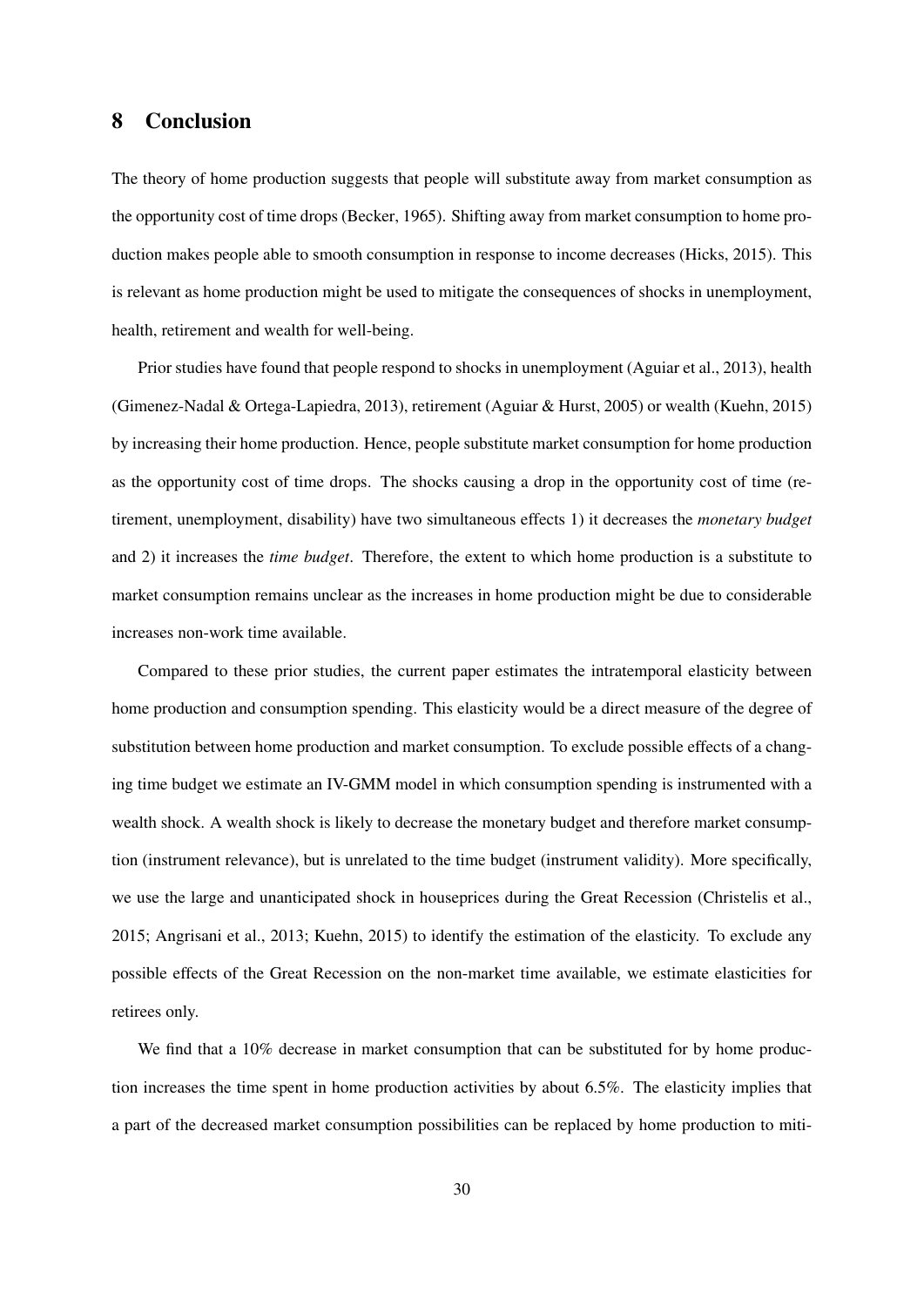gate the consequences of wealth shocks for well-being. The scope for doing so remains rather limited, however. Home production substitutable market consumption makes up 12% of total consumption, on average, which makes it small but non-negligible. The other 88% of total consumption, on average, can not be substituted by home production. The elasticity is mostly driven by persons with a drop in the value of their relatively cheap home that is free of mortgage and who spent relatively much on market consumption that can be substituted for by home production prior to the Great Recession.

Our findings suggest that much of the home production responses to shocks in income found by earlier studies are likely to be the consequence of increased total time available for home production. Hence, the elasticity between home production and non-market time available is likely to be bigger than the elasticity between home production and market consumption. Moreover, our results are in contrast with the typically assumed high substitutability between market consumption and home production in existing theoretical models (Campbell & Ludvigson, 2001). Nonetheless, it should be kept in mind that our results are identified by a sample of retirees. Responses of prime age workers may be different as their opportunity costs of home production are likely to be different.

## References

- Aguiar, M., & Hurst, E. (2005). Consumption versus expenditure. *Journal of Political Economy*, *113*(5), 919–948.
- Aguiar, M., Hurst, E., & Karabarbounis, L. (2012). Recent developments in the economics of time use. *Annual Review of Economics*, *4*, 373–397.
- Aguiar, M., Hurst, E., & Karabarbounis, L. (2013). Time use during the Great Recession. *American Economic Review*, *103*, 1664–1696.
- Aguila, E., Attanasio, O., & Meghir, C. (2011). Changes in consumption at retirement: Evidence from panel data. *Review of Economics and Statistics*, *3*, 1094–1099.
- Ahn, N., Jimeno, J., & Ugidos, A. (2008). *"Mondays at the sun": Unemployment, time-use, and consumption patterns in Spain.* (FEDEA Working Paper Paper, No. 2003-18)
- Alessie, R., & De Ree, J. (2008). *Home production and the allocation of time and consumption over the life cycle.* (Netspar Discussion Paper, No. 2008-020)
- Angrisani, M., Hurd, M., & Rohwedder, S. (2013). *Changes in spending in the Great Recession following stock and housing wealth losses.* (mimeo)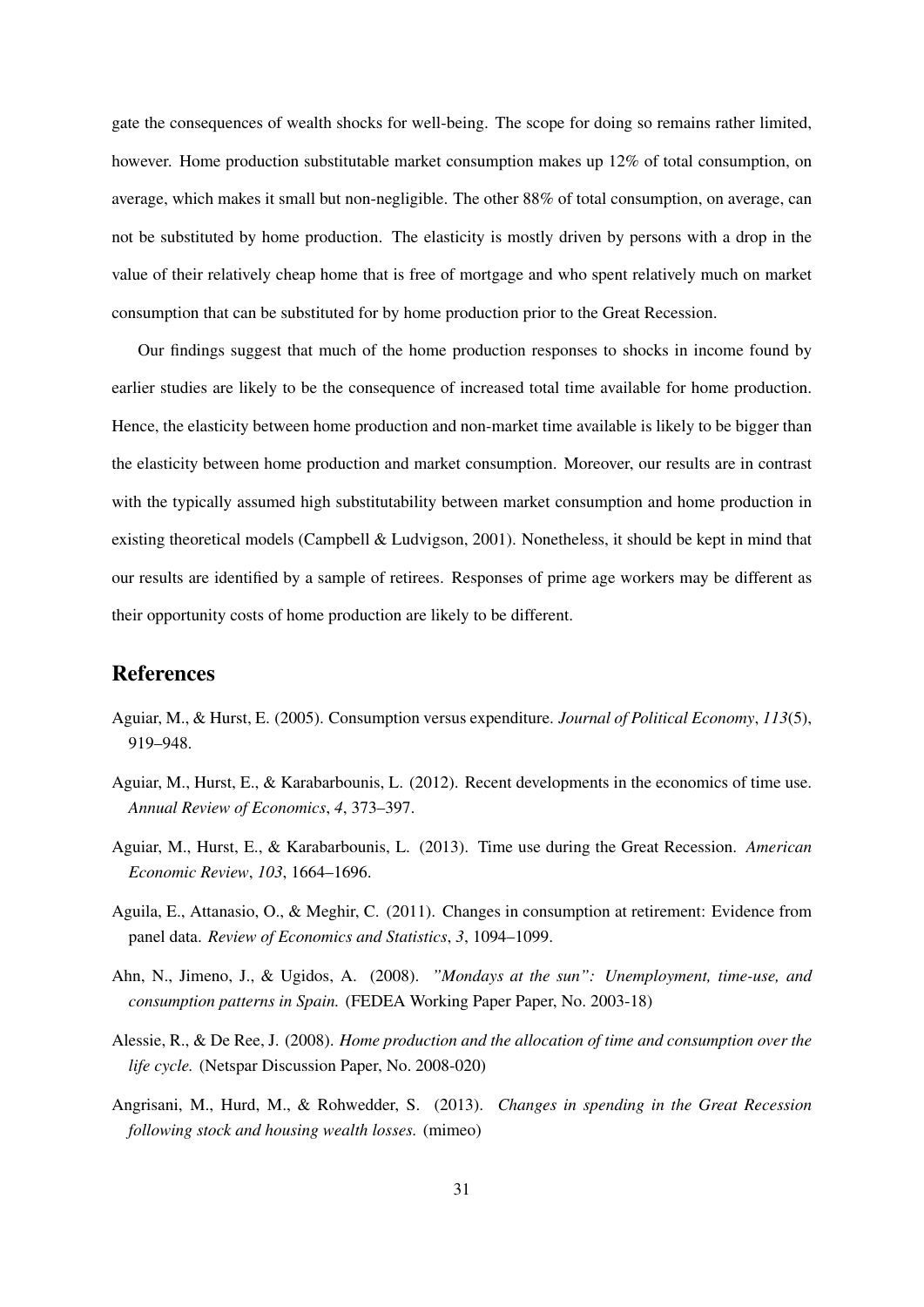- Apps, P., & Rees, R. (1997). Collective labour supply and household production. *Journal of Political Economy*, *105*, 178–190.
- Apps, P., & Rees, R. (2005). Gender, time use, and public policy over the life-cycle. *Oxford Review of Economic Policy*, *21*, 439–461.
- Banks, J., Blundell, R., & Tanner, S. (1998). Is there a retirement-savings puzzle? *American Economic Review*, *88*(4), 769–788.
- Battistin, E., Brugiavini, A., Rettore, E., & Weber, G. (2009). The retirement consumption puzzle: Evidence from a regression discontinuity approach. *American Economic Review*, *99*, 2209–2226.
- Baxter, M., & Jermann, U. (1999). Household productivity and the excess sensitivity of consumption to current income. *American Economic Review*, *89*, 902–920.
- Becker, G. (1965). A theory of the allocation of time. *The Economic Journal*, *75*, 493–517.
- Benhabib, J., Rogerson, R., & Wright, R. (1991). Homework in macroeconomics: Household production and aggregate fluctuations. *Journal of Political Economy*, *99*, 1166–1187.
- Bernheim, B., Skinner, J., & Weinberg, S. (2001). What accounts for the variation in retirement wealth among US households? *American Economic Review*, *91*(4), 832–857.
- Burda, M., & Hamermesh, D. (2010). Unemployment, market work and household production. *Economics Letters*, *107*, 131–133.
- Campbell, J., & Cocco, J. (2007). How do house prices affect consumption? Evidence from micro data. *Journal of Monetary Economics*, *54*, 591–621.
- Campbell, J., & Ludvigson, S. (2001). Elasticities of substitution in Real Business Cycle models with home production. *Journal of Money, Credit, and Banking*, *33*, 847–875.
- Christelis, D., Georgarakos, D., & Jappelli, T. (2015). Wealth shocks, unemployment shocks and consumption in the wake of the Great Recession. *Journal of Monetary Economics*, *72*, 21–41.
- Colella, F., & Van Soest, A. (2013). *Time use, consumption expenditures and employment status: Evidence from the LISS panel.* (Paper presented at the 7th MESS Workshop)
- Deaton, A. (1971). Wealth effects on consumption in a modified life-cycle model. *Review of Economic Studies*, *39*(4), 443–453.
- Dotsey, M., Li, W., & Yang, F. (2010). *Consumption and time use over the life-cycle.* (Federal Reserve Bank of Philadelphia Research Department Working Paper, No. 10-37)
- Fang, L., & Zhu, G. (2012). *Home production technology and time allocation empirics, theory and implications.* (mimeo)
- Ghez, G., & Becker, G. (1975). *The allocation of time and goods over the life cycle*. New York: Columbia University Press.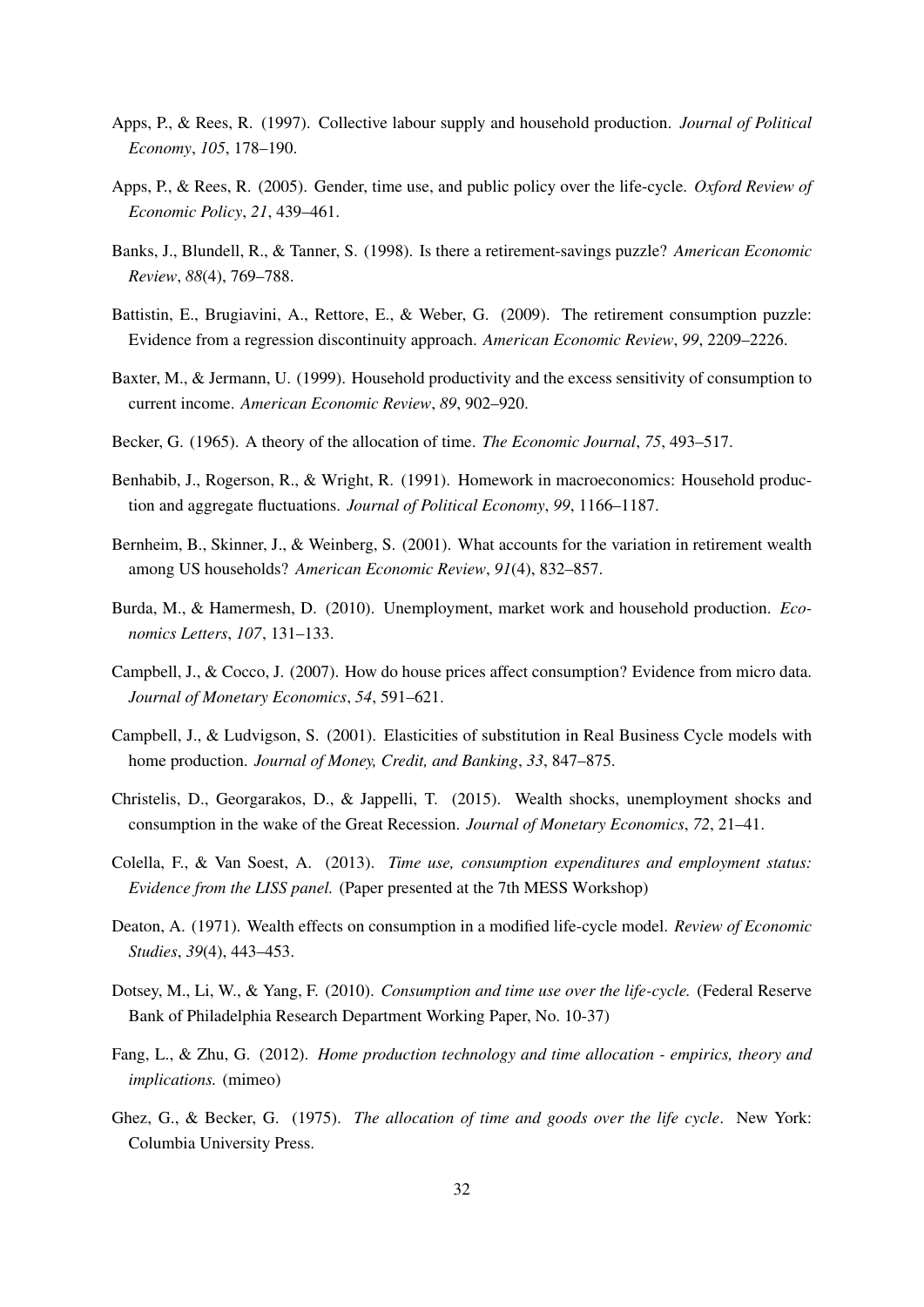- Gimenez-Nadal, J., & Ortega-Lapiedra, R. (2013). Health status and time allocation in spain. *Applied Economics Letters*, *20*(15), 1435–1439.
- Gortz, M. (2006). *Heterogeneity in preferences and productivity implications for retirement.* (Leisure, household production, consumption and economic well-being, Ph.D. thesis, Chapter 4)
- Greenwood, J., & Hercowitz, Z. (1991). The allocation of capital and time over the business cycle. *Journal of Political Economy*, *99*, 1188–1214.
- Greenwood, J., Rogerson, R., & Wright, R. (1995). Household production in Real Business Cycle theory. In T. Cooley (Ed.), *Frotniers of Business Cycle research* (p. 157-174). Princeton: Princeton University Press.
- Griffith, R., O'Connell, M., & Smith, K. (2014). *Shopping around? How households adjusted food spending over the Great Recession.* (paper presented at the EEA-ESEM 2014, Toulouse)
- Gronau, R. (1977). Leisure, home production and work the theory of the allocation of time revisited. *Journal of Political Economy*, *85*, 1099–1124.
- Guler, B., & Taskin, T. (2013). Does unemployment insurance crowd out home production? *European Economic Review*, *62*, 1–16.
- Hall, R. (2009). Reconciling cyclical movements in the marginal value of time and the marginal product of labor. *Journal of Political Economy*, *117*, 281–323.
- Halliday, T., & Podor, M. (2012). Health status and the allocation of time. *Health Economics*, *21*, 514–527.
- Hicks, D. (2015). Consumption volatility, marketization, and expenditure in an emerging market economy. *American Economic Journal: Macroeconomics*, *7*(2), 95–123.
- Hurd, M., & Rohwedder, S. (2007). *Time-use in the older population. variation by socio-economic status and health.* (RAND Labor and Population Working Paper Series, No. WP-463)
- Hurd, M., & Rohwedder, S. (2008). *The adequacy of economic resources in retirement.* (MRRC Working Paper Series, No. WP2008-184)
- Hurd, M., & Rohwedder, S. (2009). Methodological innovations in collecting spending data: The HRS Consumption and Activities Mail Survey. *Fiscal Studies*, *30*(3/4), 435–459.
- Hurd, M., & Rohwedder, S. (2013). Heterogeneity in spending change at retirement. *The Journal of the Economics of Aging*, *1-2*, 60–71.
- Hurst, E. (2008). *The retirement of a consumption puzzle.* (NBER Working Paper Series, No. 13789)
- Kalwij, A., & Alessie, R. (2007). Permanent and transitory wages of British men, 1975-2001: Year, age and cohort effects. *Journal of Applied Econometrics*, *22*, 1063–1093.